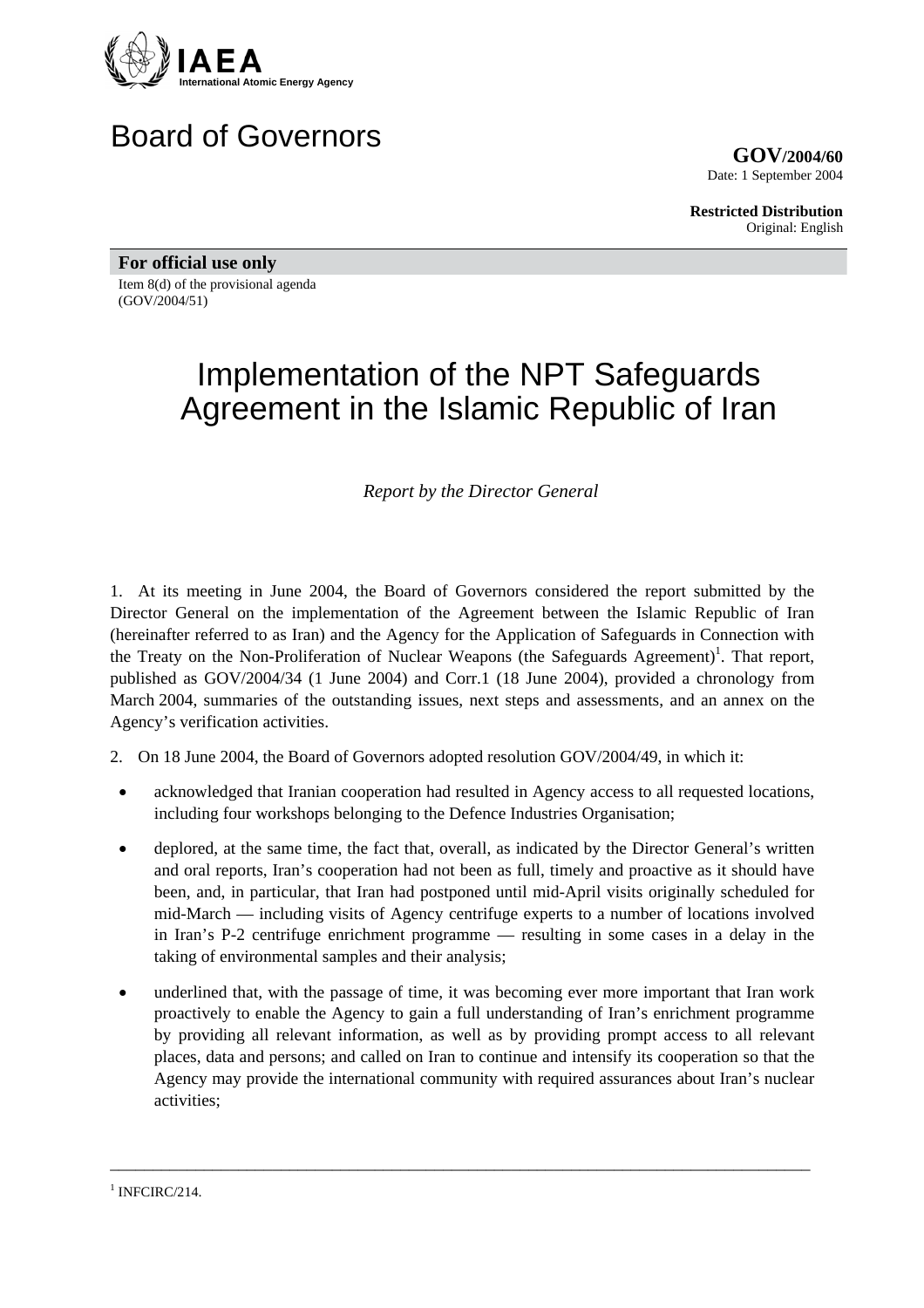- called on Iran to take all necessary steps on an urgent basis to help resolve all outstanding questions, especially that of low enriched uranium (LEU) and high enriched uranium (HEU) contamination found at various locations in Iran, including by providing additional relevant information about the origin of the components in question and explanations about the presence of a cluster of 36% HEU particles; and also the question of the nature and scope of Iran's P-2 centrifuge programme, including by providing full documentation and explanations at the request of the Agency;
- welcomed Iran's submission of the declarations under Articles 2 and 3 of its Additional Protocol; and stressed the importance of Iran complying with the deadlines for further declarations required by Articles 2 and 3 of the Protocol, and that all such declarations should be correct and complete;
- emphasized the importance of Iran continuing to act in accordance with the provisions of the Additional Protocol to provide reassurance to the international community about the nature of Iran's nuclear programme; and urged Iran to ratify without delay its Additional Protocol;
- recalled that in previous resolutions the Board had called on Iran to suspend all enrichment related and reprocessing activities; welcomed Iran's voluntary decisions in that respect; regretted that those commitments had not been comprehensively implemented and called on Iran immediately to correct all remaining shortcomings, and to remove the existing variance in relation to the Agency's understanding of the scope of Iran's decisions regarding suspension, including by refraining from the production of  $UF_6$  and from all production of centrifuge components, as well as to enable the Agency to verify fully the suspension;
- in the context of Iran's voluntary decisions to suspend all enrichment related and reprocessing activities, called on Iran, as a further confidence building measure, voluntarily to reconsider its decision to begin production testing at the Uranium Conversion Facility (UCF) and also, as an additional confidence building measure, to reconsider its decision to start construction of a research reactor moderated by heavy water, as the reversal of those decisions would make it easier for Iran to restore international confidence undermined by past reports of undeclared nuclear activities in Iran;
- recalled that the full and prompt cooperation with the Agency of all third countries was essential in the clarification of certain outstanding questions, notably contamination;
- commended the Director General and the Secretariat for their professional and impartial efforts to implement Iran's Safeguards Agreement, and, pending its entry into force, Iran's Additional Protocol, as well as to verify Iran's suspension of enrichment related and reprocessing activities, and to investigate supply routes and sources;
- decided to remain seized of the matter.

3. In resolution GOV/2004/49, the Board also requested the Director General to report well in advance of the September Board — or earlier if appropriate — on the above issues as well as on the implementation of this and prior resolutions on Iran. The present report is the sixth in a series of written reports addressing the implementation of safeguards in Iran<sup>[2](#page-1-0)</sup>, and provides the Board with an update of developments since the Director General's last report in June 2004.

\_\_\_\_\_\_\_\_\_\_\_\_\_\_\_\_\_\_\_\_\_\_\_\_\_\_\_\_\_\_\_\_\_\_\_\_\_\_\_\_\_\_\_\_\_\_\_\_\_\_\_\_\_\_\_\_\_\_\_\_\_\_\_\_\_\_\_\_\_\_\_\_\_\_\_\_\_\_\_\_\_\_

<span id="page-1-0"></span> $2$  The initial report to the Board of Governors on this specific matter was provided by the Director General orally at the Board's meeting on 17 March 2003. The Director General subsequently submitted five written reports to the Board: GOV/2003/40, dated 6 June 2003; GOV/2003/63, dated 26 August 2003; GOV/2003/75, dated 10 November 2003; GOV/2004/11, dated 24 February 2004; and GOV/2004/34 dated 1 June 2004 and Corr.1 dated 18 June 2004.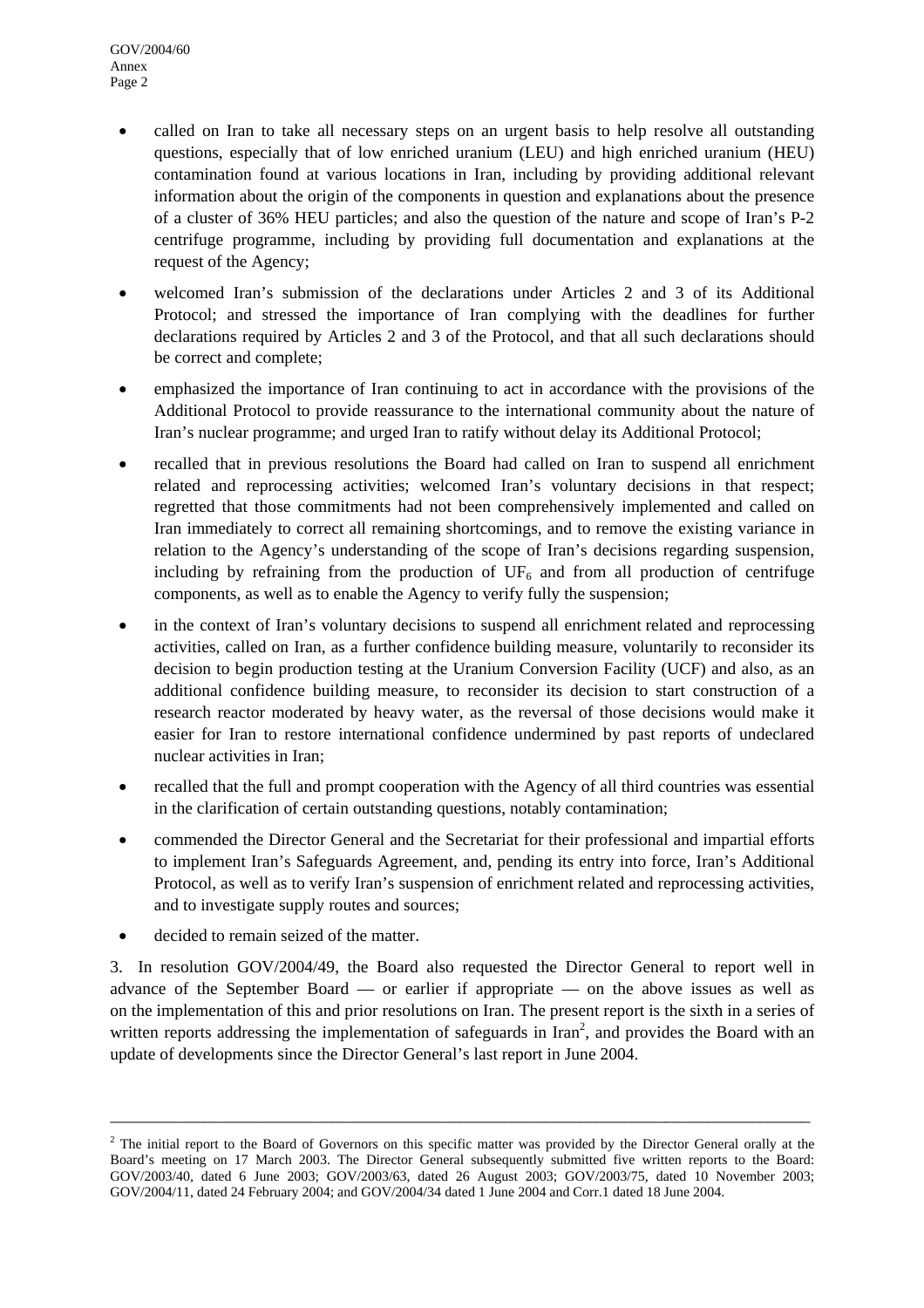# **A. Chronology from June 2004**

4. From 29 May to 3 June 2004, Agency inspectors visited a number of workshops in Iran to establish a baseline for monitoring the suspension of production of centrifuge components, held discussions on the P-2 centrifuge programme and visited a workshop where P-2 composite rotor cylinders had been manufactured.

5. During a mission to Iran which took place from 22 to 30 June 2004, the Agency: conducted inspections at the Pilot Fuel Enrichment Plant (PFEP) at Natanz, and at the Uranium Conversion Facility (UCF); carried out complementary access at the Esfahan Nuclear Technology Centre (ENTC); and conducted design information verification at the Fuel Enrichment Plant (FEP) at Natanz and at the Molybdenum, Iodine and Xenon Radioisotope Production (MIX) Facility at the Tehran Nuclear Research Centre (TNRC).

6. On 22 June 2004, during the same mission, the Agency requested access to the Lavisan-Shian site in Tehran which had been referred to in the June 2004 Board of Governors meeting as having been relevant to alleged nuclear activities in Iran before the site was razed after November 2003. The Agency visited the site on 28 June 2004.

7. On 23 June 2004, the Agency received from Iran a letter of the same date stating that Iran "plan[ned] to suspend implementation of the expanded voluntary measures conveyed in [its] Note dated 24 February 2004", and that Iran "thus, intend[ed] to resume, under IAEA supervision, manufacturing of centrifuge components and assembly and testing of centrifuges as of 29 June 2004." In the letter, Iran requested the Agency to "take steps necessary to enable resumption of such operation as of 29 June 2004."

8. On 25 June 2004, the Director General wrote to Iran, referring to its letter of 23 June 2004, and expressing the hope that Iran would "continue to build international confidence through implementing its voluntary decisions to suspend all enrichment related and reprocessing activities" and informing Iran that the Agency would be in contact to clarify the practical implications of the decision of the Iranian authorities. Both letters were circulated to the Board of Governors for information under cover of a Note dated 25 June 2004.

9. On 29 June 2004, the Agency received from Iran a letter dated 27 June 2004 in which, referring to its own letter of 23 June 2003, Iran provided a list of seals which "[have] to be removed from material, components and equipment related to the restart of manufacturing, assembling and testing of gas centrifuge machines." In that letter, Iran also requested the Agency's response regarding "removal of the seals either by the Agency inspectors…or by the operator…" In a letter dated 29 June 2004, the Agency acknowledged receipt of Iran's letter and agreed to the removal of the seals by the operator in the absence of Agency inspectors.

10. From 30 June to 2 July 2004, the Agency met in Vienna with an Iranian delegation to discuss outstanding safeguards implementation issues. At the close of the meeting, Iran and the Agency agreed on actions to be taken in July and August 2004 to achieve progress on the resolution of those issues.

11. As agreed during that meeting, in a letter dated 2 July 2004, the Agency provided Iran with comments on the initial declarations submitted by Iran on 15 June 2004 pursuant to Articles 2 and 3 of the Additional Protocol. On 2 July 2004, the Agency also forwarded to Iran for its comments information that it had acquired through open sources on some dual-use equipment and materials, and associated locations, that could also be used for non-peaceful nuclear applications.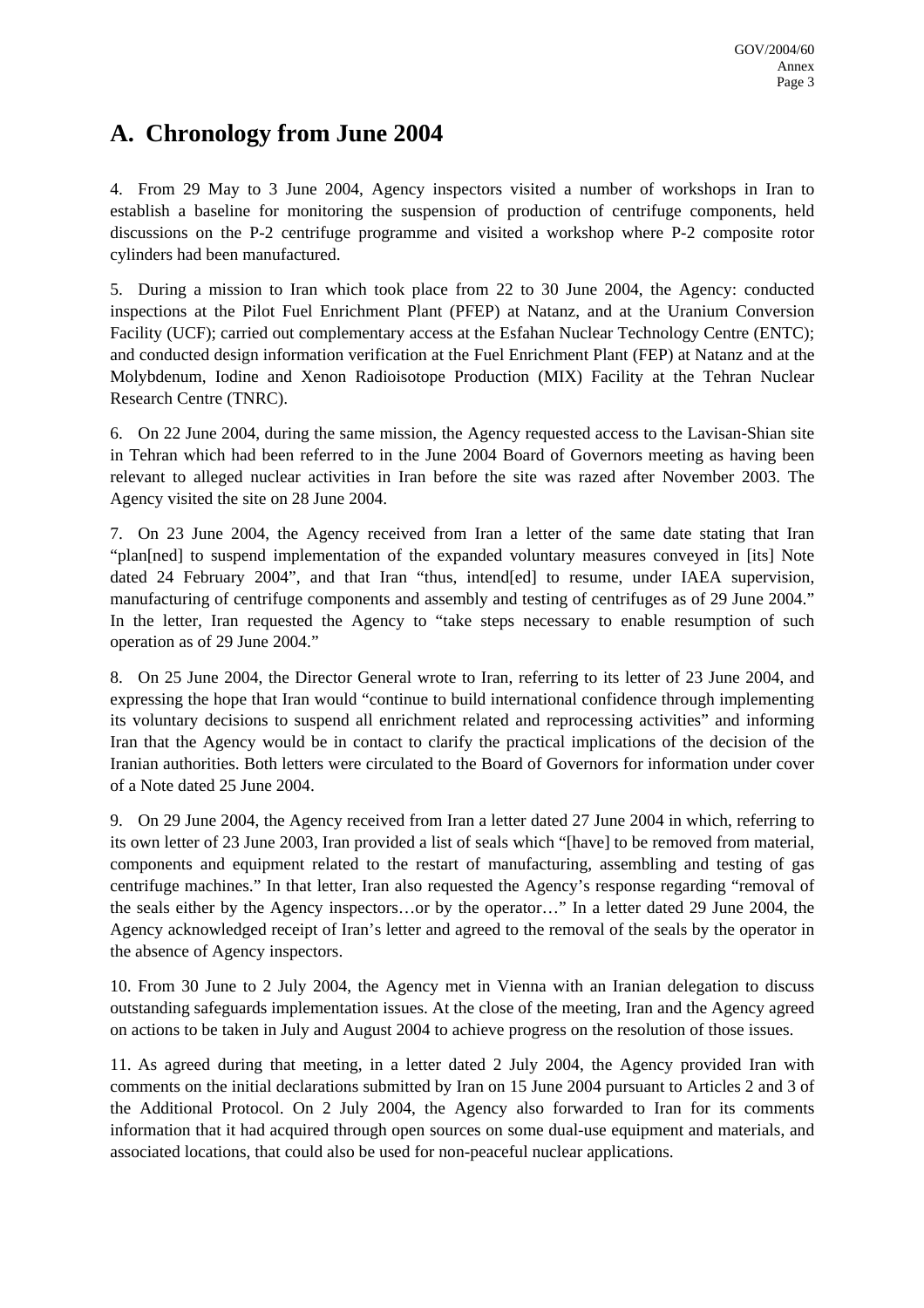12. As also agreed during the meeting of 30 June to 2 July 2004, on 5 July 2004, the Agency provided Iran with a list of questions in relation to its centrifuge enrichment programme and asked that the answers be provided in writing by 20 July 2004.

13. During a visit of Agency inspectors to Iran from 6 to 18 July 2004, an Agency team met with Iranian officials to discuss the Agency's comments on Iran's Additional Protocol declarations. The team also visited Natanz to recover nuclear material left over in equipment and piping that had been used in the centrifuge research and development (R&D) programme at the Kalaye Electric Company workshop.

14. During that visit, Iran also returned to the Agency 40 seals which it had removed from equipment and centrifuge components located at Natanz, Pars Trash and Farayand Technique (see para. 9 above). The Agency team also held discussions with Iranian officials on outstanding uranium conversion issues. In addition, the team visited the waste disposal site located at Qom, and performed complementary access at Lashkar Ab'ad, at a uranium production plant located near Bandar Abbas, and at TNRC.

15. On 19 July 2004, the Agency received a letter from Iran dated 15 July 2004 concerning the source of contamination of the room under the roof of the Tehran Research Reactor (TRR). In the letter, Iran provided new information concerning the source of the material involved in the contamination.

16. From 25 July to 2 August 2004, Agency inspectors carried out inspection activities at TRR and PFEP, and at facilities on the Esfahan site, where complementary access was also carried out. At Natanz, the inspectors also visited the administrative building and the centrifuge rotor storage building in connection with the monitoring of Iran's suspension of enrichment related activities.

17. From 3 to 8 August 2004, an Agency team, led by the Director of the Division of Safeguards Operations B (DIR-SGOB), met with Iranian officials in Tehran to discuss the outstanding safeguards implementation issues identified at the meeting of 30 June to 2 July 2004. At the opening of the meeting, Iran provided the Agency with written answers to some of the questions that the Agency had previously sent to Iran. These answers were discussed in detail during the meeting.

18. At the close of the meeting, Iran agreed to complete its written answers and to provide additional documentation to the Agency. On 8 August 2004, Iran provided the Agency with more information and documentation. Following a preliminary review of that information and documentation, the Agency wrote to Iran on 16 August 2004 to request information that remained outstanding.

19. On 16 August 2004, the Agency received a letter from Iran dated 14 August 2004 stating that the operator of UCF was "intending to perform hot test to be started on 19 August 2004."

20. Between 21 and 25 August 2004, discussions at TNRC were held, and complementary access at Karaj and inspections and design information verification at PFEP and UCF were carried out.

21. Between 19 and 30 August 2004, the Agency received from Iran a number of communications forwarding additional information relevant to the outstanding issues as discussed during the 3–8 August 2004 meeting in Iran and responding to the Agency's letter of 16 August 2004.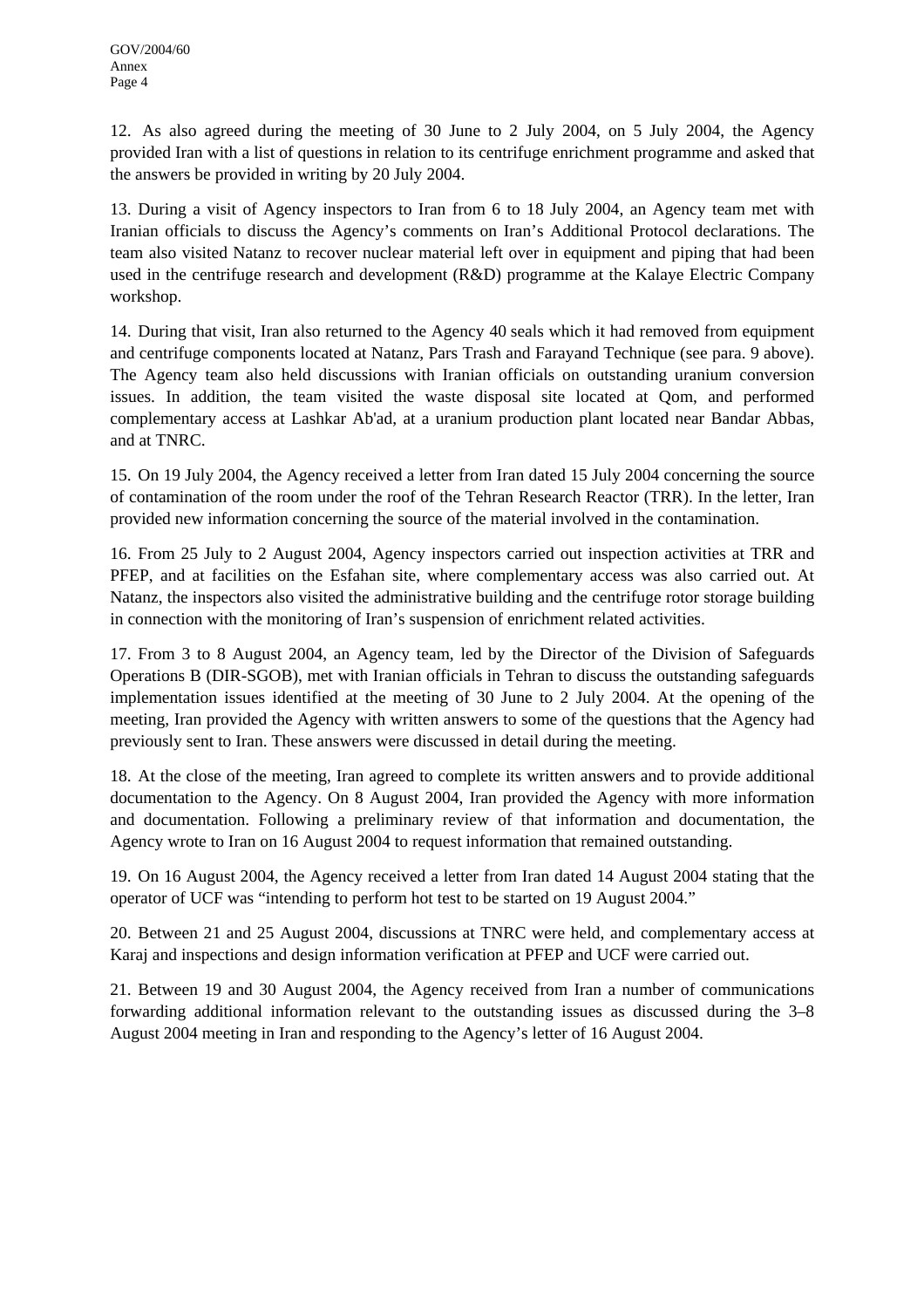# **B. Outstanding Issues and Assessments**

#### **Centrifuge programme**

22. The Agency has continued to investigate the statements made by Iran regarding the chronology of its P-2 centrifuge enrichment programme (GOV/2004/34, para. 26), particularly as regards the period 1995 to 2002.

23. During the discussions which took place in August 2004, Iran repeated that, although the design drawings of a P-2 centrifuge had been acquired in 1995, no work on P-2 centrifuges was carried out until early 2002 when, according to Iran, the Atomic Energy Organization of Iran (AEOI) management decided that "work on a modified P-2 machine based on a sub-critical rotor design would not hurt," and, in March 2002, a contract to study the mechanical properties of the P-2 centrifuge was signed with a small private company. Iran stated that no feasibility or other preliminary studies or experiments were conducted by Iran during the period between 1995 and 2002.

24. Iranian officials also stated that, in spite of frequent contacts between 1995 and 1999 on P-1 centrifuge issues with the intermediaries (who, according to Iran, had provided both the P-1 and P-2 drawings), the topic of P-2 centrifuges was not addressed at all in those meetings nor in the course of making any other foreign contacts. Iran attributed this to the fact that a decision had been made to concentrate on the P-1 centrifuge enrichment programme, and that, in addition, the AEOI was undergoing senior management and organizational changes during that period of time.

25. During the 3–8 August 2004 meeting, and subsequently, the Agency received from Iran more details on the manufacturing and mechanical testing of the modified P-2 composite rotors under the contract with the private company during the period 2002–2003. The Agency reiterated its previous requests for further information from Iran on the procurement of magnets for the P-2 centrifuges, in particular on the source of all such magnets, with a view to facilitating completion by the Agency of its assessment of the P-2 experiments said to have been carried out by the private company. In a letter dated 30 August 2004, Iran informed the Agency that it was "trying to receive that information which would then be transmitted to the Agency".

26. In connection with the Agency's overall assessment of Iran's P-2 centrifuge enrichment programme, the reasons given by Iran for the apparent gap between 1995 and 2002 do not provide sufficient assurance that there were no related activities carried out during that period. The Agency is continuing its investigations of the supply network. Information in this regard will be essential for confirming the statements made by Iran with regard to the acquisition of detailed P-2 manufacturing drawings in 1995, and for understanding the subsequent developments in connection with Iran's P-2 centrifuge enrichment programme. The investigations into the supply network will also provide an opportunity for the Agency to confirm the accuracy of the information provided by Iran on its P-1 centrifuge enrichment programme.

#### **Origin of contamination**

27. Iran has continued to maintain that the LEU and HEU particles found at Natanz, the Kalaye Electric Company workshop, Farayand Technique and, more recently, at Pars Trash, are due to contamination originating from imported P-1 centrifuge components. However, a number of unanswered questions remain:

• why, if the contamination of the domestically manufactured centrifuge components was due solely to contamination from the imported components, the domestic components showed predominantly LEU contamination, while the imported components showed both LEU and HEU contamination.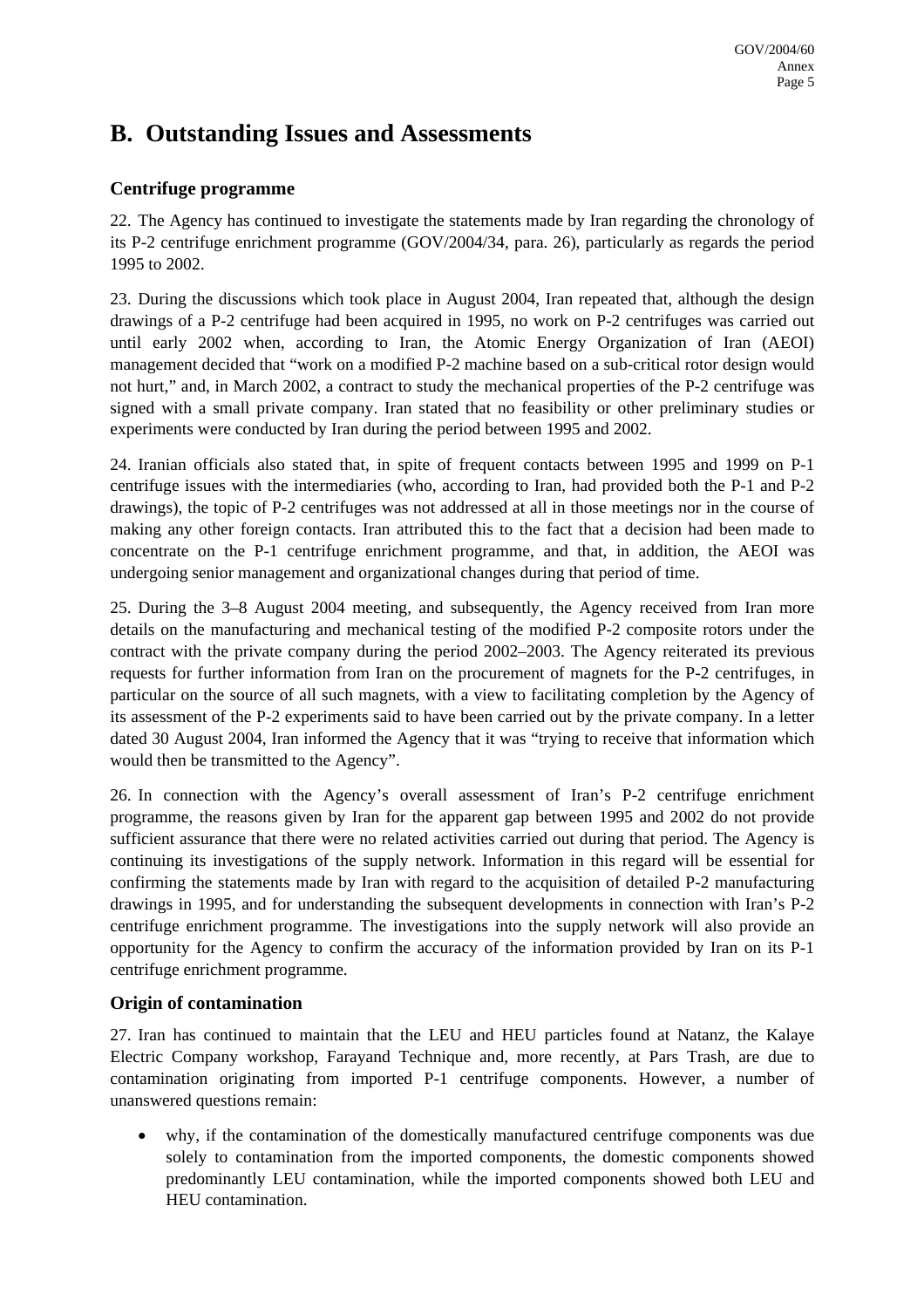- why, if the source of contamination is the same (imported components), the contamination at PFEP differed from that found at the Kalaye Electric Company workshop and Farayand Technique.
- why 36% uranium-235 (U-235) particles were found mainly in three of the locations where the imported components were located, and not at others, and why, at the Kalaye Electric Company workshop, there was a relatively large number of particles of 36% U-235 compared to the number of particles of U-235 with other enrichment levels.

28. For the Agency to be able to resolve the issue of LEU and HEU contamination, more information is needed on the locations where the imported components were manufactured and where they were subsequently used or moved to in transit to Iran (i.e. all locations where contamination of the components might have occurred).

29. While Iran provided some information in October 2003 on intermediaries involved, it continues to maintain that it does not know the origin of the components. During the 3–8 August 2004 meetings, the Agency again discussed this matter with Iran and reiterated its request that Iran make every effort possible to identify the origin of the components and the locations outside of Iran that Iranian officials had visited in the 1990s in connection with centrifuge related issues. Subsequently, Iran provided some additional information on one of those locations.

30. The Agency has also continued its discussions with the State from which most of the contaminated centrifuge components originated. The State has provided the Agency with new information on the results of its investigations into the supplier, which indicate that the components imported by Iran may not all have originated from that State. However, additional work, including swipe sampling by the Agency of equipment, is required by the Agency to help it confirm the origin of the contamination from that equipment and to verify the new information. In connection with this work, information from intermediaries and/or the companies and workshops involved in the production and storage of centrifuge components (including information derived from environmental sampling) is indispensable. The Agency is pursuing this matter through contacts with other States and with companies and individuals.

31. The Agency's analysis to date has shown that most of the HEU contamination found at the Kalaye Electric Company workshop and Natanz correlates reasonably with the HEU contamination found on imported components. Given this analysis, other correlations and model enrichment calculations based on the enrichment process in a possible country of origin, it appears plausible that the HEU contamination found at the Kalaye Electric Company workshop and Natanz may not have resulted from enrichment of uranium by Iran at those locations. Other explanations for this and the LEU contamination continue to be investigated by the Agency.

32. As indicated above, on 19 July 2004, the Agency received a letter from Iran reiterating its previous assertion that the source of contamination of the room under the roof of the Tehran Research Reactor building had been "UF<sub>6</sub> which [had] been produced through R&D conversion" (not UF<sub>6</sub> imported in 1991, as Iran had initially informed the Agency), but providing additional information on the source of the material which had been used as feed for that conversion. The Agency continues to regard as not technically plausible Iran's explanation that the contamination was due to a leaking bottle. However, the Agency will only be able to pursue this issue if new information becomes available.

#### **Uranium conversion experiments**

33. Between 1981 and mid-1993, small scale uranium conversion experiments were conducted by Iran at research laboratories at ENTC and TNRC. The Agency has been reviewing the information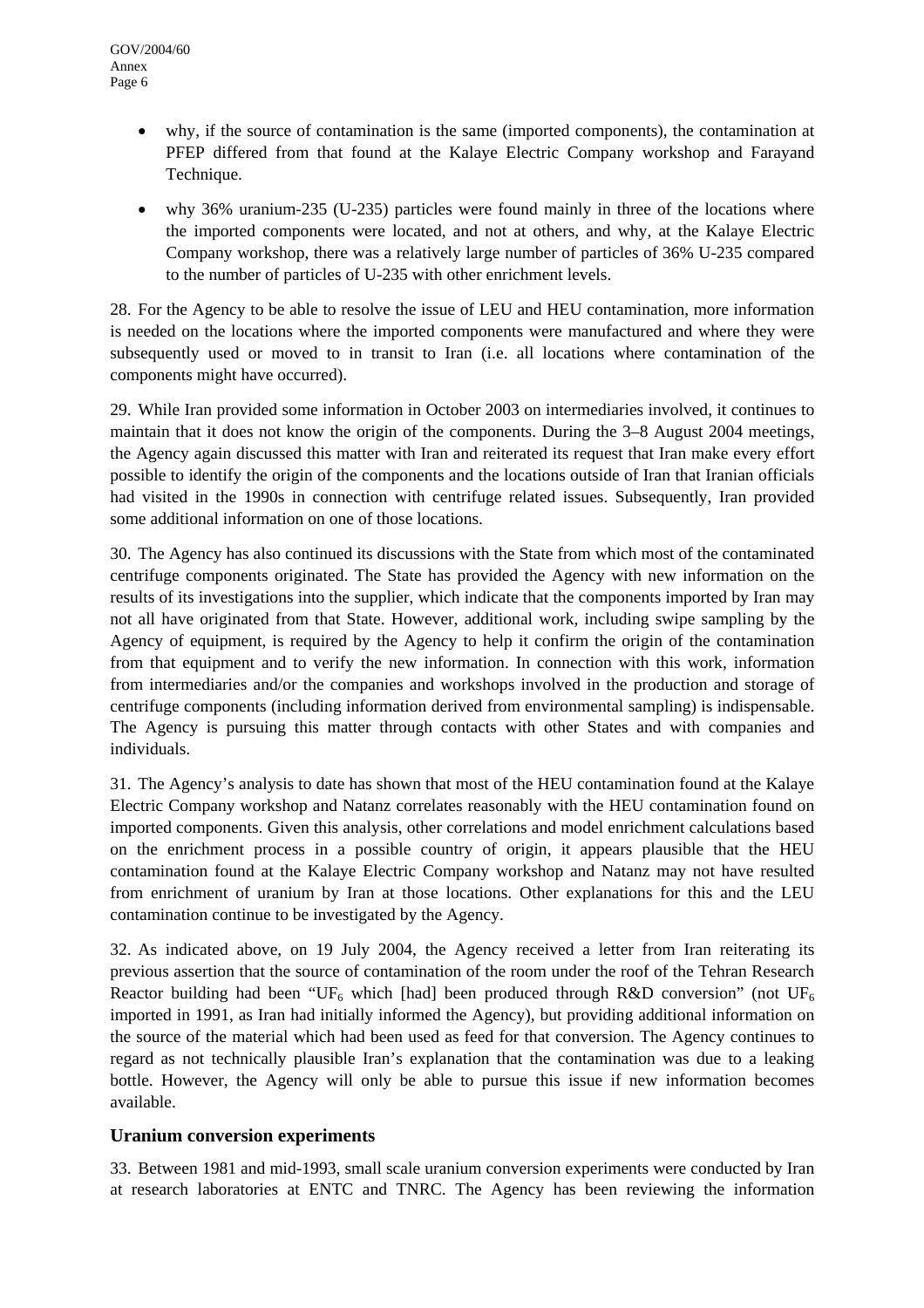provided by Iran with a view to assessing Iran's declarations regarding these experiments. The Agency has concluded that Iran's statements and declarations regarding the technical scope of its work, the equipment used and the amounts of nuclear material consumed and produced are consistent with what was ascertained by the Agency as a result of its investigations.

### **Laser enrichment**

34. The Agency has completed its review of Iran's atomic vapour laser isotope separation (AVLIS) programme and has concluded that Iran's descriptions of the levels of enrichment achieved using AVLIS at the Comprehensive Separation Laboratory (CSL) and Lashkar Ab'ad and the amounts of material used in its past activities are consistent with information available to the Agency to date. Iran has presented all known key equipment, which has been verified by the Agency. For the reasons described in the Annex to this report, however, detailed nuclear material accountancy is not possible.

35. It is the view of the Agency's AVLIS experts that, while the contract for the AVLIS facility at Lashkar Ab'ad was specifically written for the delivery of a system that could achieve 5 kg of product within the first year with enrichment levels of 3.5% to 7%, the facility as designed and reflected in the contract would, given some specific features of the equipment, have been capable of limited HEU production had the entire package of equipment been delivered. The Iranian AVLIS experts have stated that they were not aware of the significance of these features when they negotiated and contracted for the supply and delivery of the Lashkar Ab'ad AVLIS facility. They have also provided information demonstrating the very limited capabilities of the equipment delivered to Iran under this contract to produce HEU (i.e. only in gram quantities).

#### **Plutonium separation experiments**

36. As of the last report to the Board, there remained a number of questions concerning the dates and quantities of material involved in the plutonium separation experiments carried out by Iran (GOV/2004/34, Annex, paras 15–16)

37. Iran has now agreed with the Agency's estimate of the amounts of plutonium that had been produced by irradiation (milligram quantities). During the August 2004 discussions, Iran explained the reasons for the high level of americium-241 (Am-241) and the plutonium-240 (Pu-240) contamination found in samples taken from a used glove box stored at Esfahan. As noted in the previous report, there are indications that the age of the plutonium in solutions could be less than the 12–16 years declared by Iran; that is to say, that the separation activities were carried out more recently than that. The Iranian officials maintain their earlier statements regarding the age of the plutonium. The Agency is continuing to look into this matter.

#### **Hot cells**

38. In response to questions by the Agency about past efforts by Iran to procure hot cell windows and manipulators, and the specifications associated with those items, Iran informed the Agency that there had been a project for the construction of hot cells for the production of "long lived radioisotopes" but that it had been abandoned due to procurement difficulties. In August 2004, Iran presented to the Agency detailed drawings that Iran had received from a foreign company in 1977 for hot cells which were to have been constructed at Esfahan. Iran stated that it had not yet made more detailed plans for hot cells for the Iran Research Reactor (IR-40) site at Arak, but that it had used information from those drawings as the basis for specifications in its efforts to procure manipulators for hot cells intended for the production of cobalt and iridium isotopes. In a letter dated 19 August 2004 Iran reiterated its previous statement that the hot cell project at Arak consisted of nine hot cells — four for the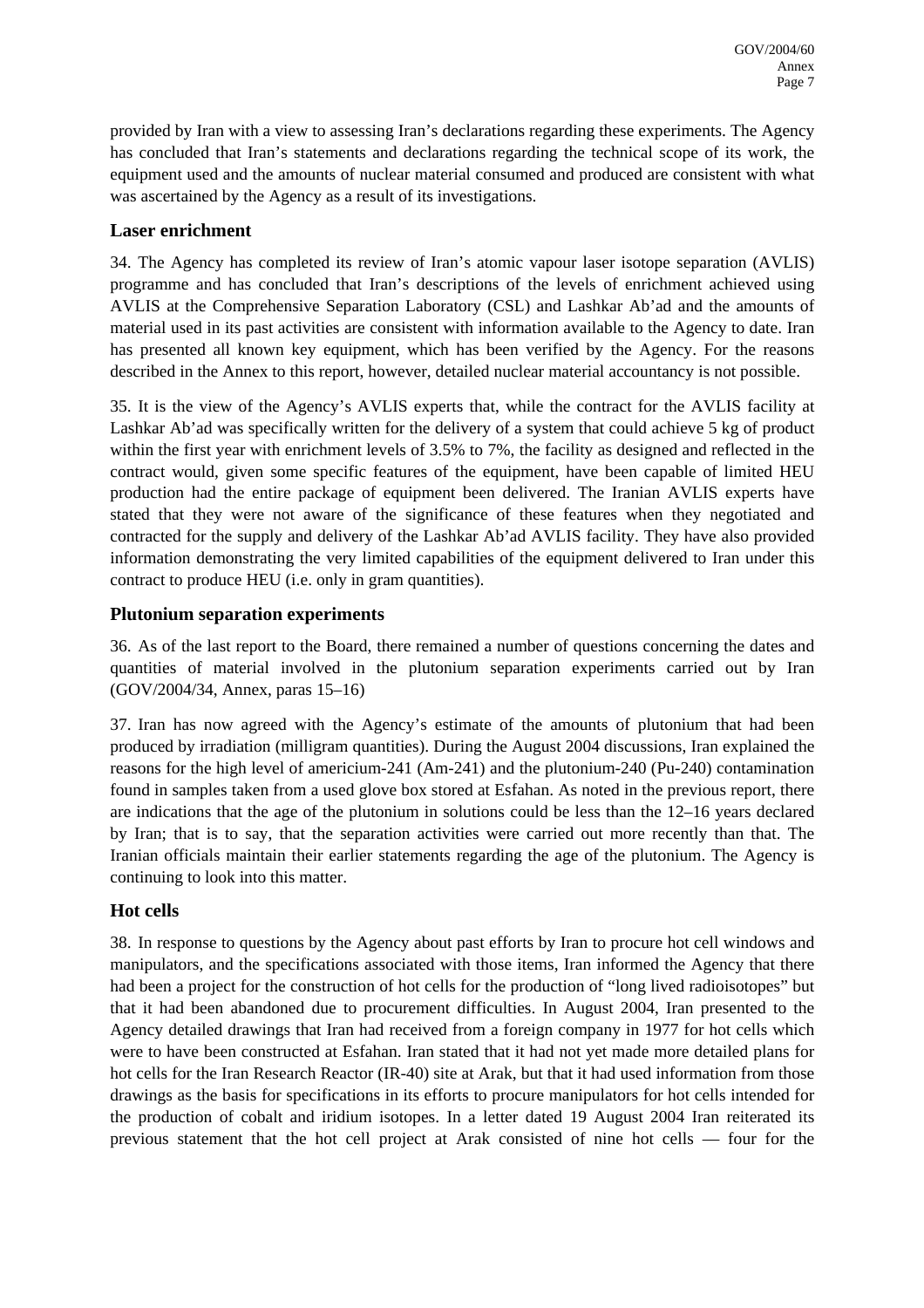"production of radioisotopes", two for the production of cobalt and iridium<sup>[3](#page-7-0)</sup>, and three for "waste management processing" — and would require ten back-up manipulators.

39. The Agency will continue to follow up on this issue with a view to achieving a better understanding of Iran's plans with respect to hot cells.

#### **Additional Protocol**

40. The Agency is reviewing the initial declarations submitted by Iran pursuant to its Additional Protocol on 21 May 2004, as well as the clarifications and supplementary information provided by Iran following the detailed discussions in July and August 2004 between the Agency and Iran.

#### **Investigation of supply routes and sources**

41. As requested by the Board in resolution GOV/2004/21, the Agency is continuing to pursue its investigation of the supply routes and sources of conversion and enrichment technology and the sources of related equipment and nuclear and non-nuclear materials. The Director General will provide more information to the Board about the results of this investigation upon its completion.

#### **Transparency visits and discussions**

42. The Lavisan-Shian site in Tehran was referred to in the June 2004 meeting of the Board of Governors in connection with alleged nuclear related activities and the possibility of a concealment effort through the removal of the buildings from that site.

43. As indicated above, in response to an Agency request, Iran provided access to that site. Iran also provided access to two whole body counters, and to a trailer declared to have been previously located on that site and to have contained one of the whole body counters. The Agency took environmental samples at these locations. Iran also gave the Agency a description and chronology of activities carried out at the Lavisan-Shian site. According to Iran, a Physics Research Centre had been established at that site in 1989, the purpose of which had been "preparedness to combat and neutralization of casualties due to nuclear attacks and accidents (nuclear defence) and also support and provide scientific advice and services to the Ministry of Defence." Iran provided a list of the eleven activities conducted at the Centre, but, referring to security concerns, declined to provide a list of the equipment used at the Centre. Iran stated further that "no nuclear material declarable in accordance with the Agency's safeguard[s] was present" and that "no nuclear material and nuclear activities related to fuel cycle [were] carried out in Lavisan-Shian."

44. According to Iran, the site had been razed in response to a decision ordering the return of the site to the Municipality of Tehran in connection with a dispute between the Municipality and the Ministry of Defence. Iran recently provided documentation to support this explanation.

45. The documentation provided by Iran is currently being assessed, and the environmental samples are being analysed.

46. In accordance with Agency practice in connection with its evaluation of other States' nuclear programmes, the Agency has discussed with the Iranian authorities open source information relating to dual use equipment and materials which have applications in the conventional military area and in the civilian sphere as well as in the nuclear military area. The Agency welcomes Iran's willingness to discuss these topics.

\_\_\_\_\_\_\_\_\_\_\_\_\_\_\_\_\_\_\_\_\_\_\_\_\_\_\_\_\_\_\_\_\_\_\_\_\_\_\_\_\_\_\_\_\_\_\_\_\_\_\_\_\_\_\_\_\_\_\_\_\_\_\_\_\_\_\_\_\_\_\_\_\_\_\_\_\_\_\_\_\_\_

<span id="page-7-0"></span> $3^3$  Cobalt-60 and iridium-192 have half-lives of 5.2 years and 74 days, respectively.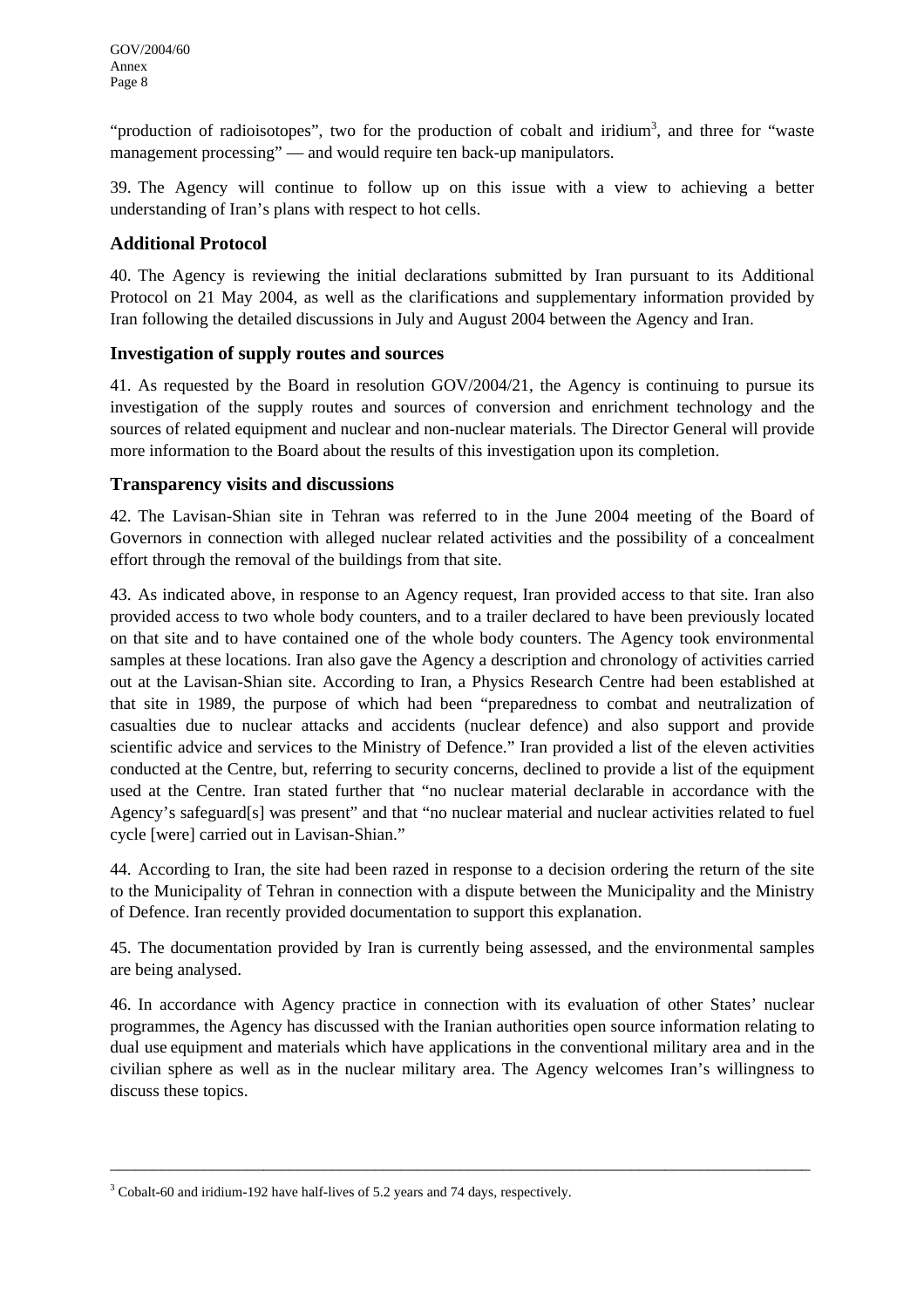#### **Suspension**

47. In its Note Verbale of 29 December 2003, Iran informed the Agency that, with immediate effect, it would suspend:

- the operation and/or testing of any centrifuges at PFEP at Natanz;
- further introduction of nuclear material into any centrifuges:
- installation of new centrifuges at PFEP and installation of centrifuges at FEP.

48. Iran also indicated that it would withdraw nuclear material from any centrifuge enrichment facility if and to the extent practicable. It further stated that:

- it currently was not constructing any type of gas centrifuge enrichment facility at any location in Iran other than the facility at Natanz, nor did it have plans to construct new facilities capable of isotopic separation during the suspension;
- it had dismantled its laser enrichment projects and removed all related equipment;
- it was not constructing or operating any plutonium separation facility;
- during the period of suspension, it did not intend to make new contracts for the manufacture of centrifuge machines and their components;
- the Agency could fully supervise storage of all centrifuge machines assembled during the suspension period;
- Iran did not intend to import centrifuge machines or their components, or feed material for enrichment processes, during the suspension period; and
- there was no production of feed material for enrichment processes in Iran.

49. On 24 February 2004, Iran invited the Agency to verify its further voluntary decisions to:

- suspend the assembly and testing of centrifuges; and
- suspend the domestic manufacture of centrifuge components, including those related to the existing contracts, to the furthest extent possible (and said that any components that were manufactured under existing contracts that could not be suspended would be stored and placed under Agency seal).

50. Iran also confirmed that the suspension of enrichment activities applied to all facilities in Iran.

51. On 21 May 2004, Iran informed the Agency that it had not, at any time, made any undertaking not to produce feed material for the enrichment process, and that its voluntary and temporary suspension did not include suspension of the production of  $UF<sub>6</sub>$ .

52. As previously indicated in the Director General's report to the Board (GOV/2004/34, para. 42; Annex, paras 60–61), Iran informed the Agency that it was conducting hot tests at UCF that would generate  $UF_6$  product. One such test, which generated about 30–35 kg  $UF_6$ , was conducted between May and June 2004. Another larger test involving 37 tonnes of yellowcake is planned for August/September 2004.

53. As indicated above, Iran notified the Agency on 23 June 2004 of its intention to resume, "under IAEA supervision, manufacturing of centrifuge components and assembly and testing of centrifuges". Following this, the seals that had been used by the Agency as one of the measures for monitoring Iran's suspension of the manufacture, assembly and testing of centrifuge components at Natanz, Pars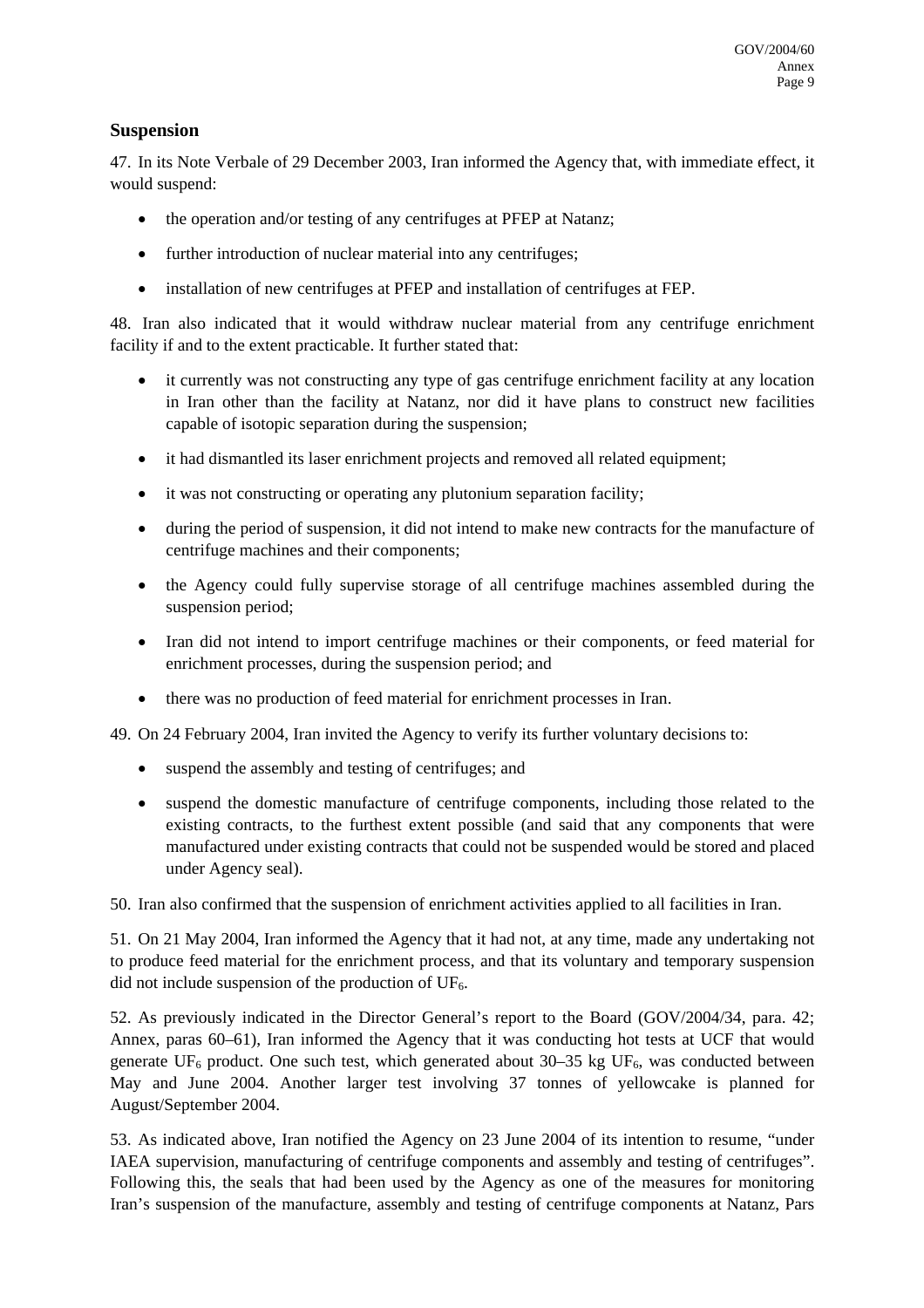Trash and Farayand Technique were removed by Iran and returned to the Agency during its visit to Iran between 6 and 18 July 2004. As of mid-August 2004, about 70 rotors had been newly assembled and tested, and were shown to the Agency. The Agency is discussing with Iran the necessary arrangements for the Agency to exercise "supervision". In that regard, the Agency has proposed that it seal the tested rotors, a measure which Iran has not to date accepted. It must be noted that, in the absence of such seals, the Agency's supervision of the activities identified by Iran cannot be considered effective.

54. Since the last report of the Director General to the Board of Governors, the Agency has been able to verify that there has been no operation or testing of any centrifuges at PFEP; that there has been no further introduction of nuclear material into any centrifuges at PFEP; that there has been no installation of new centrifuges at PFEP or installation of centrifuges at FEP; and that there has been no reprocessing at the Jabr Ibn Hayan Multipurpose Laboratories (JHL).

55. The Agency has also been able to reconfirm that it has not observed to date at TNRC, Lashkar Ab'ad, Arak, the Kalaye Electric Company workshop, Natanz or UCF any activities inconsistent with the Agency's understanding of Iran's current suspension undertakings.

# **C. Findings and Next Steps**

56. The Agency welcomes the new information provided recently by Iran in response to the Agency's requests, although the process of providing information needs, in certain instances, to be accelerated. In some cases, such as Iran's clarifications related to its initial declarations pursuant to its Additional Protocol, the provision of new information has been prompt. In other cases, sufficiently detailed information has, despite repeated requests, been provided so late that it has not been possible to include an assessment of its sufficiency and correctness in this report. The Agency also welcomes the cooperation by Iran in providing access to locations in response to Agency requests, including at the Lavisan-Shian site.

57. Although the Agency is not yet in a position to draw definitive conclusions concerning the correctness and completeness of Iran's declarations related to all aspects of its nuclear programme, it continues to make steady progress in understanding the programme. In this regard, the Agency's investigations have reached a point where, with respect to two aspects previously identified by the Agency as requiring investigation (i.e. Iran's declared laser enrichment activities and Iran's declared uranium conversion experiments), further follow-up will be carried out as a routine safeguards implementation matter.

58. Two issues remain key to understanding the extent and nature of Iran's enrichment programme:

• The first issue relates to the origin of uranium contamination found at various locations in Iran. As stated above, some progress has been made towards ascertaining the source of the HEU contamination found at the Kalaye Electric Company workshop and Natanz. From the Agency's analysis to date, it appears plausible that the HEU contamination found at those locations may not have resulted from enrichment of uranium by Iran at the Kalaye Electric Company workshop or at Natanz. However, the Agency will continue to pursue the identification of sources and reasons for such contamination. The Agency will also continue with its efforts to understand the source of the LEU contamination found in various locations in Iran, including on domestically manufactured components.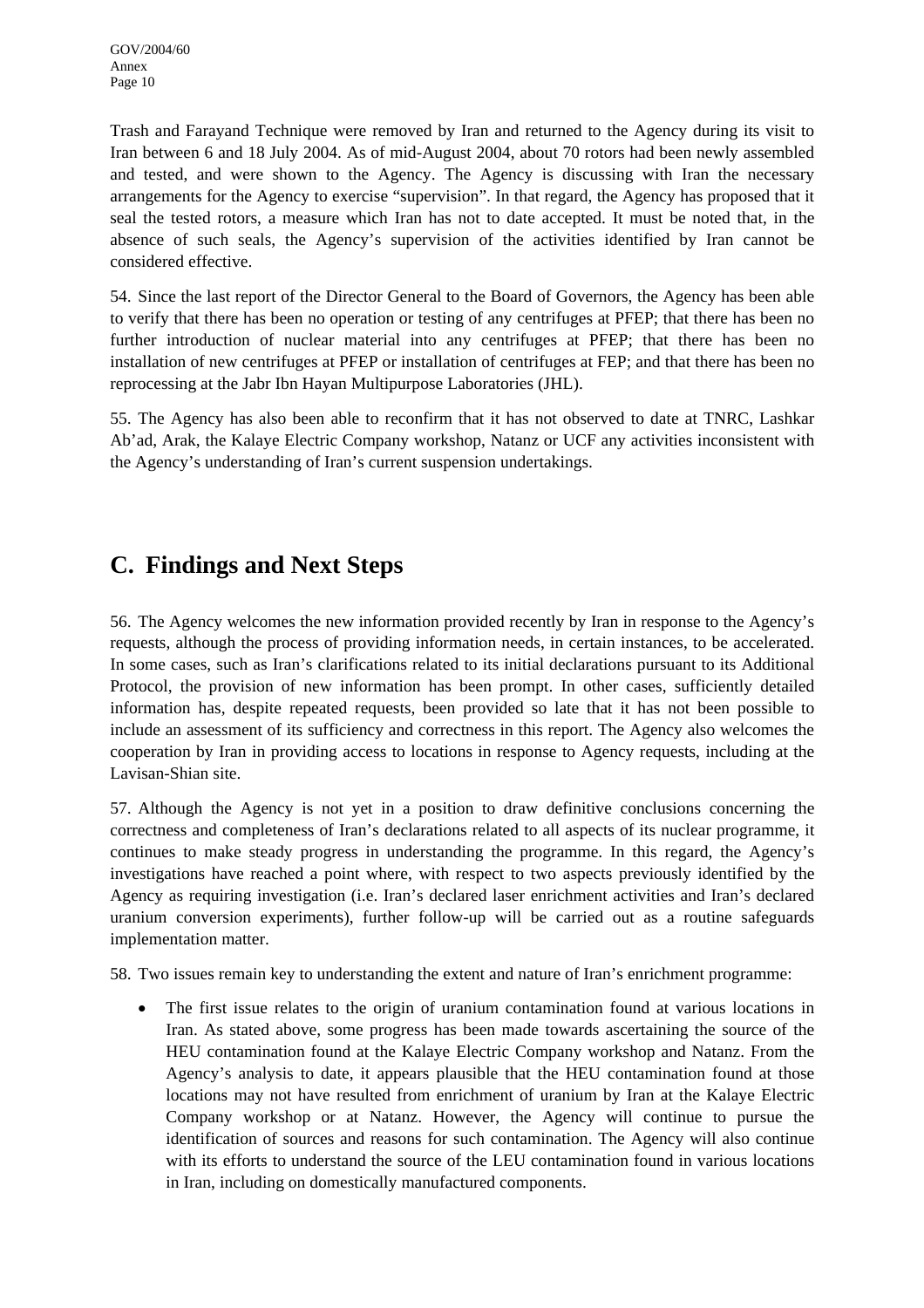• The second issue relates to the extent of Iran's efforts to import, manufacture and use centrifuges of both the P-1 and P-2 design. While the Agency has gained a better understanding of Iran's efforts relevant to both designs, additional work by the Agency will be necessary, inter alia, to confirm Iran's statements regarding the absence of P-2 centrifuge related activities in Iran between 1995 and 2002 and regarding P-2 centrifuge procurement related activities.

59. There are other issues that will also require further follow-up, for example the timeframe of Iran's plutonium separation experiments.

60. The Agency has been able to verify Iran's suspension of enrichment related activities at specific facilities and sites, and has been able to confirm that it has not observed, to date, any activities at those locations inconsistent with its understanding of Iran's current suspension undertakings.

61. It is important for Iran to support the Agency's efforts to gain a full understanding of all remaining issues by continuing to provide access to locations, personnel and information relevant to safeguards implementation in response to Agency requests — as well as by proactively providing any additional information that could enhance the Agency's understanding of Iran's nuclear programme.

62. The Agency welcomes the cooperation of other States in response to Agency requests, which is key to the Agency's ability to resolve some of the outstanding issues. Information received to date from other States has proven useful in understanding aspects of the uranium contamination found in Iran. The Agency will continue to request States to actively assist the Agency in resolving these issues.

63. The Director General will report to the Board as appropriate and not later than the November 2004 meeting of the Board.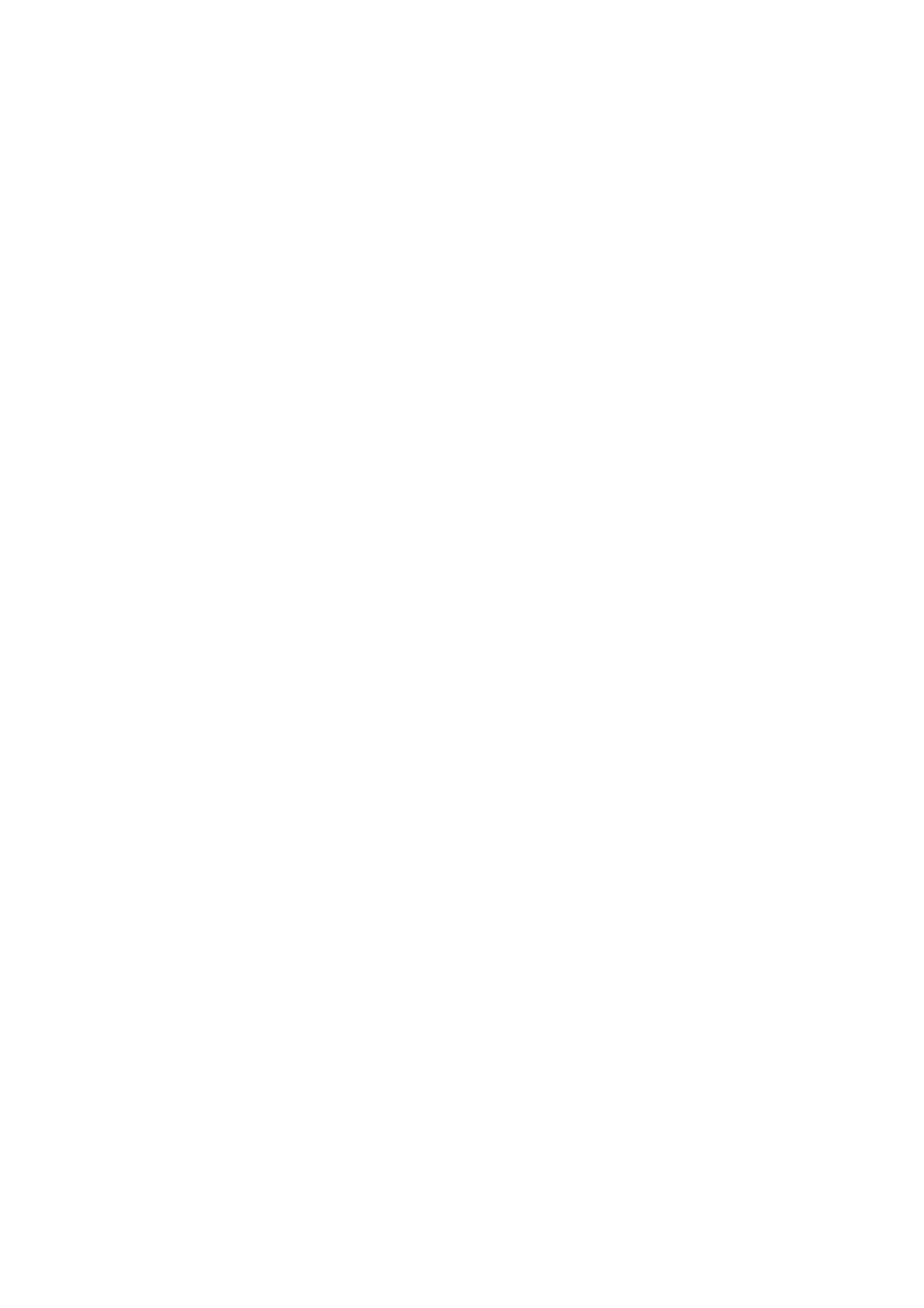# Verification Activities

## **A. Uranium Conversion – Experiments and Testing**

1. Between 1981 and mid-1993, Iran conducted a variety of small scale uranium conversion experiments which encompassed the conversion of uranium ore concentrate (UOC) to ammonium diuranate (ADU) and  $UO<sub>2</sub>$ , the conversion of UOC to ammonium uranyl carbonate (AUC), the conversion of uranyl nitrate (UN) directly to  $UO_3$ , the conversion of  $UO_2$  to  $UF_4$  through wet and dry processes and the conversion of  $UF_4$  to  $UF_6$ . During the period 1995 to 2002, techniques to convert UF<sub>4</sub> to uranium metal were developed and, during the period 1997 to 2002, research and development on processes in connection with the Uranium Conversion Facility (UCF) at Esfahan was also conducted.

2. These activities, the time periods during which they were conducted, the quantities of nuclear material used and the quantities of products and wastes are summarized in the following table.

| <b>PROCESS</b>                                | <b>TIME PERIODS</b>       | <b>DISPOSITION OF NUCLEAR MATERIAL<sup>4</sup></b>                                                                                                                                                                                                                     |
|-----------------------------------------------|---------------------------|------------------------------------------------------------------------------------------------------------------------------------------------------------------------------------------------------------------------------------------------------------------------|
| Conversion of<br><b>UOC</b> to ADU<br>(ENTC)  | 1983 to mid-1987          | 49.6 kg imported $U_3O_8$ used to produce 36 kg ADU                                                                                                                                                                                                                    |
| Conversion of<br>ADU to $UO2$<br>(ENTC)       | Early 1985 to<br>mid-1987 | 34 kg of the 36 kg ADU used to produce 28 kg of UO2; 2 kg ADU<br>unused<br>12 kg of the 28 kg $UO_2$ used in subsequent experiments, 16 kg $UO_2$<br>unused<br>Total of 6.7 kg U as liquid waste from UOC-ADU and ADU-UO <sub>2</sub><br>conversion disposed of at Qom |
| Conversion of<br>UOC to AUC<br>(ENTC)         | 1986 to mid-1987          | About 5.5 kg imported UOC used to produce about 7 kg AUC                                                                                                                                                                                                               |
| Conversion of<br>UOC to AUC<br>(TNRC)         | 1989 to end 1992          | About 2.7 kg imported UOC used to produce about 4.5 kg AUC                                                                                                                                                                                                             |
| Wet process<br>production of $UF_4$<br>(TNRC) | 1990 to mid-1991          | 12.8 kg imported UOC used to produce 10 kg UF <sub>4</sub> ; waste disposed<br>of at Qom                                                                                                                                                                               |

\_\_\_\_\_\_\_\_\_\_\_\_\_\_\_\_\_\_\_\_\_\_\_\_\_\_\_\_\_\_\_\_\_\_\_\_\_\_\_\_\_\_\_\_\_\_\_\_\_\_\_\_\_\_\_\_\_\_\_\_\_\_\_\_\_\_\_\_\_\_\_\_\_\_\_\_\_\_\_\_\_\_

<span id="page-12-0"></span><sup>&</sup>lt;sup>4</sup> For the sake of simplicity, natural and depleted uranium have been combined.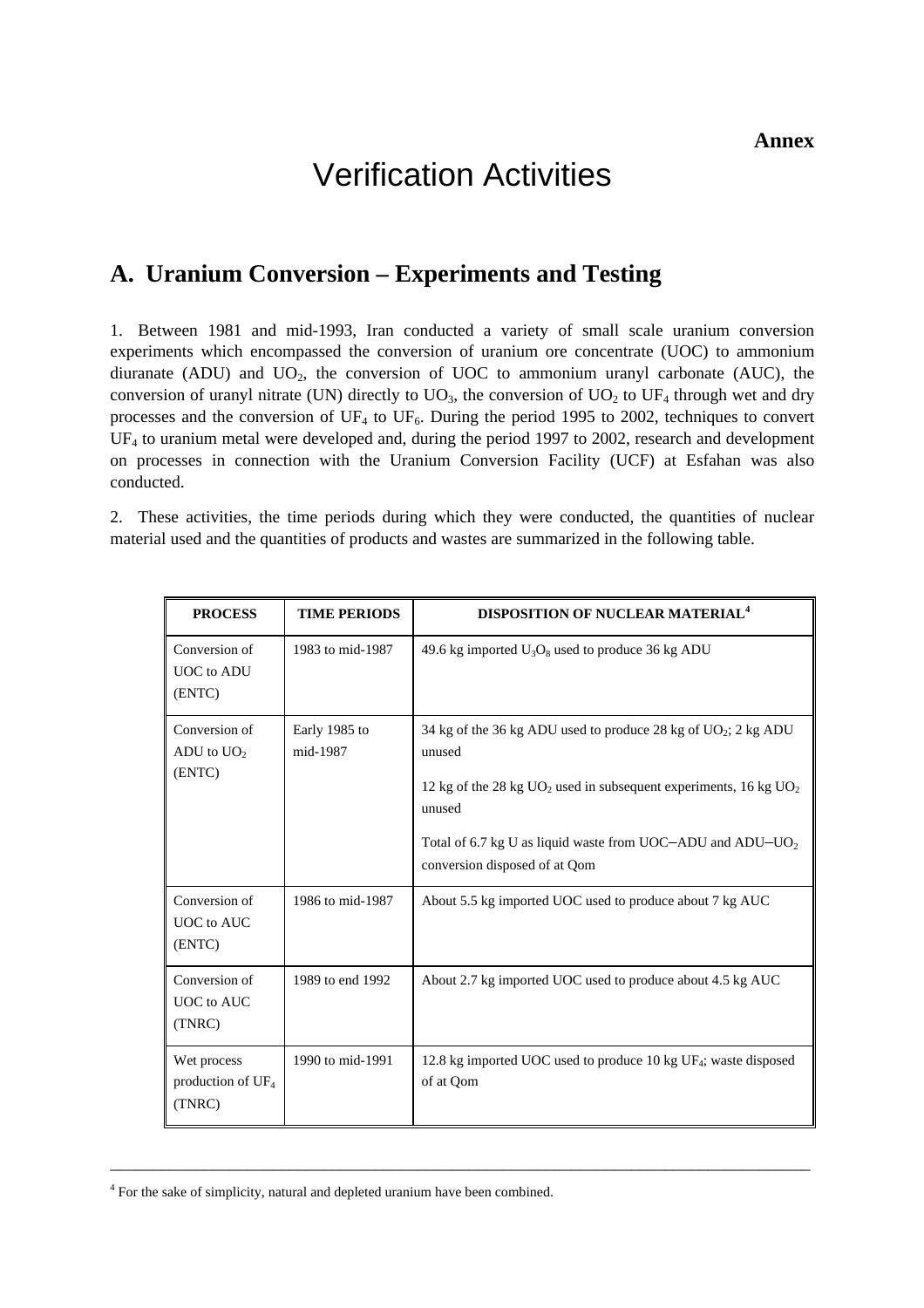| Dry process<br>production of $UF_4$<br>(TNRC)                 | End 1991 to early<br>1992   | About 2.7 kg imported $UO_2$ used to produce about 3 kg UF <sub>4</sub> ;<br>2.5 kg $UF_4$ remains on inventory; 0.5 kg waste disposed of at Qom                                             |
|---------------------------------------------------------------|-----------------------------|----------------------------------------------------------------------------------------------------------------------------------------------------------------------------------------------|
| Conversion of<br>UF <sub>4</sub> to UF <sub>6</sub><br>(TNRC) | Mid-1991 to<br>mid-1993     | 9.8 kg imported UF <sub>4</sub> used to produce 6.9 kg UF <sub>6</sub> ; 2.7 kg U disposed<br>of as waste                                                                                    |
| Conversion of<br>UN to $UO_3$<br>(TNRC)                       | Second half 1992            | 2.2 kg imported UOC used to produce 0.3 kg $UO_3$ ; waste disposed<br>of at Qom                                                                                                              |
| Pulse column<br>experiments<br>(TNRC)                         | Early 1997 to<br>early 2002 | 22.5 kg $UO2$ used for various experiments, out of which equivalent<br>of 8.6 kg UO <sub>2</sub> remains as liquid waste; equivalent of 14 kg UO <sub>2</sub><br>disposed of as waste at Qom |
| Conversion of<br>$UF_4$ to uranium<br>metal<br>(TNRC)         | 1995 to early 2002          | 358.7 kg UF <sub>4</sub> (mainly imported) used to produce 126.4 kg uranium<br>metal; 3 kg uranium metal recovered from waste                                                                |

3. With the exception of the studies on uranium metal conversion and pulse columns, the small scale conversion activities started in the early to mid-1980s and continued for several years. The last of these, the  $UF_4-UF_6$  experiments, ended in June of 1993. There are inherent difficulties with investigating activities which ended over a decade ago, and it is not possible to verify in detail the chronologies and descriptions of the experiments which took place in Iran. Therefore, the Agency's activities have been focused on assessing the consistency of information provided by Iran and examining remaining equipment and nuclear material.

4. Very detailed documentation was provided for some of the conversion experiments and tests, for example, the  $UO_2-UF_4$ ,  $UF_4-UF_6$ ,  $UN-UO_3$  and uranium metal activities. Less detailed documentation was provided for the older activities, such as those associated with the UOC–ADU, ADU–UO<sub>2</sub> and UOC–AUC activities. The documentation was supplemented by technical meetings with scientific staff involved with and responsible for these activities. Except for the equipment associated with the UOC–AUC experiments, equipment used during the experiments was examined and, where possible, compared with documentation. Inventory examination and verification activities, including the recovery of nuclear material hold-up from the equipment, were performed to confirm, where possible, the quantities of nuclear material used, produced and lost as waste.

5. An issue of concern since the outset of the investigation of the small scale conversion activities has been the very small quantities of nuclear material used and produced relative to the size, quality and capacity of the equipment involved, particularly in connection with the  $UOC-ADU$ ,  $ADU-UO<sub>2</sub>$ ,  $UO<sub>2</sub>–UF<sub>4</sub>$  and the UF<sub>4</sub>–UF<sub>6</sub> projects. The large scale experimental equipment, if used for full scale production, could consume and produce far in excess of what was declared to have been consumed and produced during the declared life of these activities.

6. A related issue is the use of the equipment during the period between when the activities were said to have ceased (1991–1993) and April 1999, when the equipment is said to have been dismantled and put into storage. Iran has stated that the equipment was kept in storage until January 2004, when it was examined by the Agency and the nuclear material hold-up recovered therefrom, and the equipment was destroyed at the initiative of the Iranian authorities.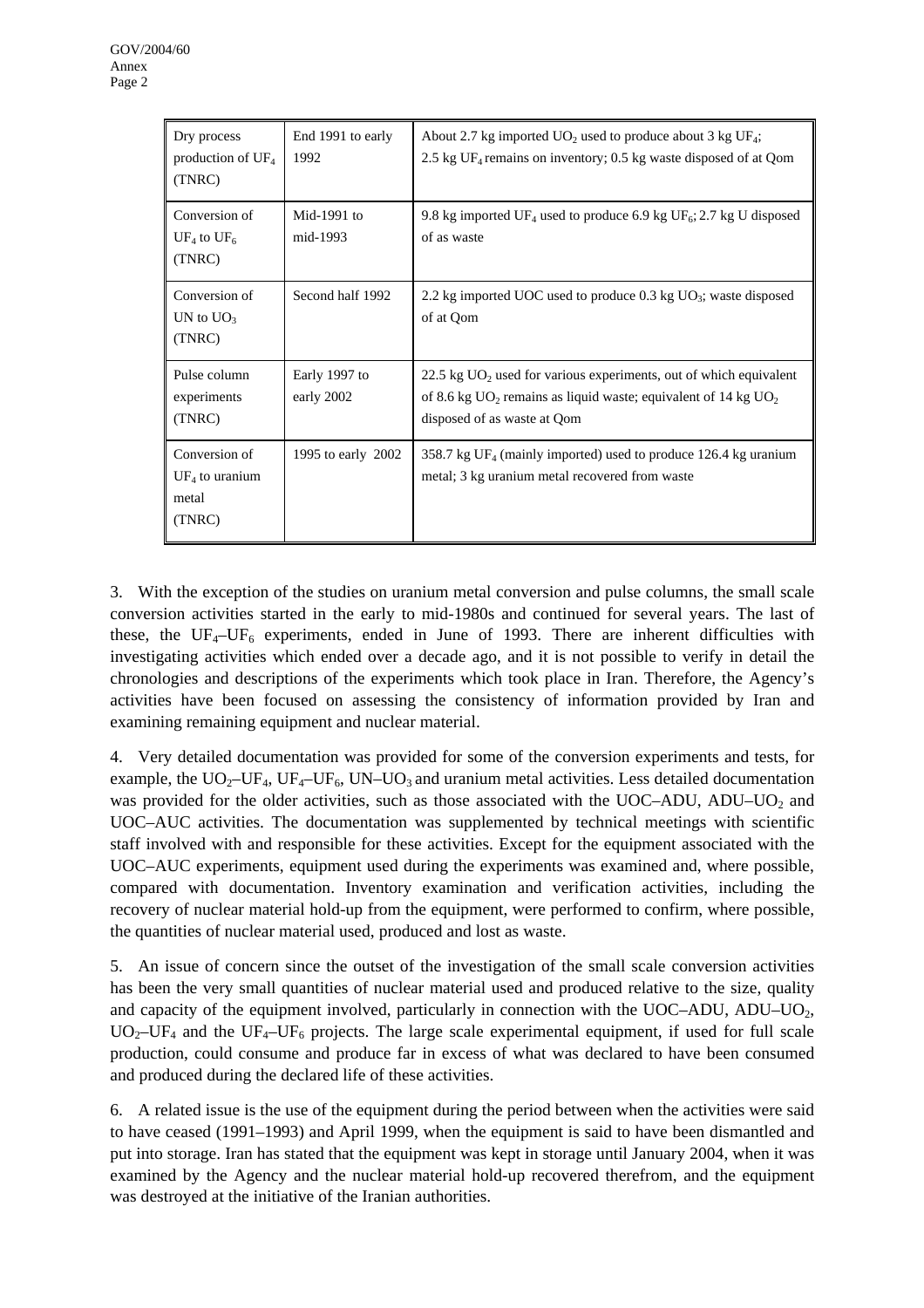7. Examination of the equipment prior to and during its destruction showed that the equipment was in very good condition and appeared to have been little used, which is consistent with the declared scale of its use.

# **B. Irradiation and Reprocessing Experiments**

## **B.1. Plutonium separation**

8. As described in the Director General's report to the March 2004 Board meeting  $(GOV/2004/11,$  para. 21), Iran had irradiated depleted  $UO<sub>2</sub>$  targets and reprocessed them on the site of TNRC. According to Iran, 6.9 kg of  $UO<sub>2</sub>$  had been irradiated, 3 kg of which were subsequently reprocessed to separate plutonium, and the remaining 3.9 kg had been buried in containers at the site.

9. However, on the basis of information available to it, the Agency concluded (GOV/2004/34, para. 36; Annex, paras 15–16): that the amount of plutonium declared by Iran had been understated (quantities in the milligram range rather than the microgram range as stated by Iran); that the plutonium samples taken from a glove box said to have been involved had plutonium-240 abundance higher than that found in the plutonium solution bottles presented; that the age of the plutonium solution in the bottles appeared to be less than the declared 12–16 years; and that there was an excess amount of americium-241 in samples.

10. With regard to the quantity of plutonium in solution, a recalculation by Iran based on corrected irradiation data and using a corrected equation indicated a quantity of plutonium in the range of that estimated by the Agency. During the meeting in Iran on 16 May 2004, Iran acknowledged that its theoretical estimations of the produced plutonium had been understated and accepted the Agency's estimate as being correct.

11. The age of the plutonium solutions was discussed during the meetings that took place between 3 and 8 August 2004. The Agency explained in detail the methodology it had used for dating the plutonium that had been separated, and the additional on-going work to validate the results. The Iranian officials reiterated their previous statement that the experiments had been completed in 1993 and that no plutonium had been separated since then. The Agency agreed to analyse the available data further.

12. Iran also stated that plutonium with higher Pu-240 abundance originated from work carried out between 1982 and 1984 at the Radiochemistry Laboratory of the TNRC to produce smoke detectors using Am-241. This, in Iran's view, not only explained the Pu-240 contaminant, but also the high Am-241 content in the samples. Iran stated that the Am-241 had been imported from abroad prior to the Iranian revolution in 1979, and explained that, in 1990, the glove box that had been used in connection with the Am-241 was transferred to the building where plutonium separation took place, but that it had been used for training purposes and not for plutonium experiments. According to Iran, that glove box, along with others, was moved in 2000 to a warehouse at ENTC.

13. The overall assessment with respect to the plutonium experiments is pending finalization of the results of the plutonium dating.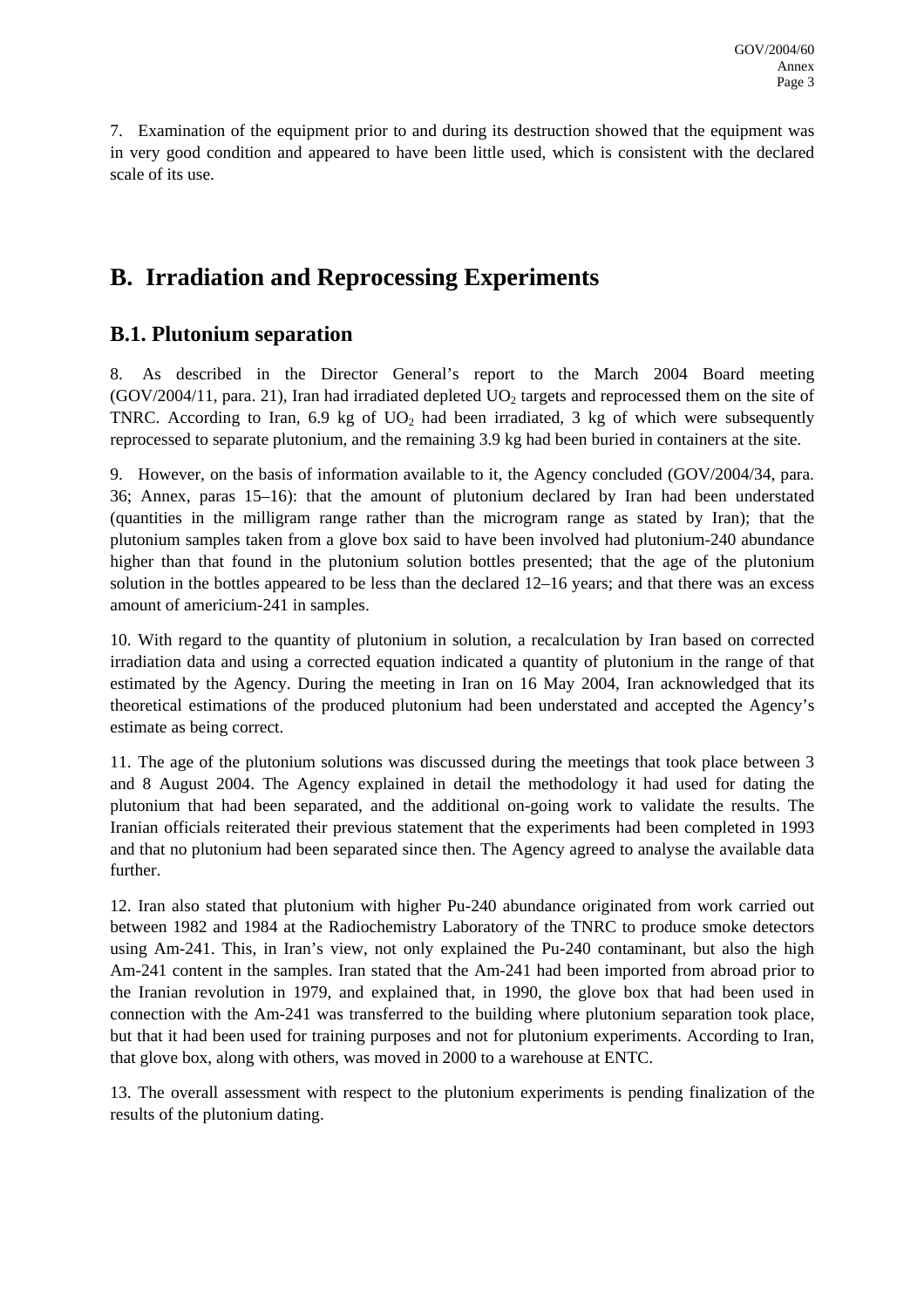## **B.2. Polonium-210 (Po-210) production**

14. The Agency has continued to follow up the explanations given by Iran on the purposes of the irradiation of bismuth metal samples that took place in TRR between 1989 and 1993 (GOV/2004/34, Annex, paras 17–19). Iran has reiterated its statement that when the project "Po-210 production by Bismuth irradiation in NRC Reactor" was approved by the Nuclear Research Centre (NRC) (later renamed the Tehran Nuclear Research Centre) in 1988, the researcher, in his project proposal, had only referred to a potential application of radioisotope batteries.

15. The Agency had previously requested further documentary information to support Iran's claims that the purpose of the project was to study the production of Po-210 on a laboratory scale only, and that there were no other clearly defined objectives or other projects that dealt with the application of Po-210. The Agency had also requested to see the original of the project proposal. Iran stated that the original documentation could not be found, but provided a statement by the Director of NRC certifying that the copy provided to the Agency, as well as the copy of the letter of approval by the former Directors of NRC also provided to the Agency, were "correct and accurate and authentic."

16. Iran subsequently reiterated in writing that it "does not have project for neither production of Po-210 nor production of neutron sources, using Po-210" and that "there [had] not been in the past any studies or projects on the production of neutron sources using Po-210". The Agency is still assessing the information provided by Iran.

# **C. Uranium Enrichment**

## **C.1. Gas centrifuge enrichment**

17. As described in GOV/2004/34 (Annex, para. 21), Iran has acknowledged that 1.9 kg of UF<sub>6</sub> contained in two small cylinders received from abroad in 1991 had been used to test centrifuges at the Kalaye Electric Company workshop. During a visit to Natanz on 10–11 July 2004, Agency inspectors, with the cooperation of Iran, recovered about 650 g of uranium from the dismantled equipment from the Kalaye Electric Company workshop. The recovered material is currently being analysed.

18. In late May 2004, the Agency visited the workshop where Iran states the composite rotor cylinders for the modified P-2 design had been manufactured. The Agency concluded that the cylinders had in fact been manufactured at the workshop, and that only very limited technical capability exists there. In late May/early June 2004, further discussions were held with the owner of the private company that had received a contract from the AEOI to investigate the P-2 design. The detailed discussions covered the chronology of events that took place between 1995, when Iran says the P-2 centrifuge drawings were received from intermediaries, and 2002, when the contract was signed, including the work carried out by the private company and any development work.

19. During the 3–8 August 2004 meeting, and subsequently, the Agency received from Iran more details on the manufacturing and mechanical testing of the modified P-2 composite rotors under the contract with the private company during the period 2002–2003. The Agency reiterated its previous requests for further information from Iran on the procurement of magnets for the P-2 centrifuges, in particular, on the source of all such magnets, with a view to facilitating completion by the Agency of its assessment of the P-2 experiments said to have been carried out by the private company. In a letter dated 30 August 2004, Iran informed the Agency that it was "trying to receive that information which would then be transmitted to the Agency."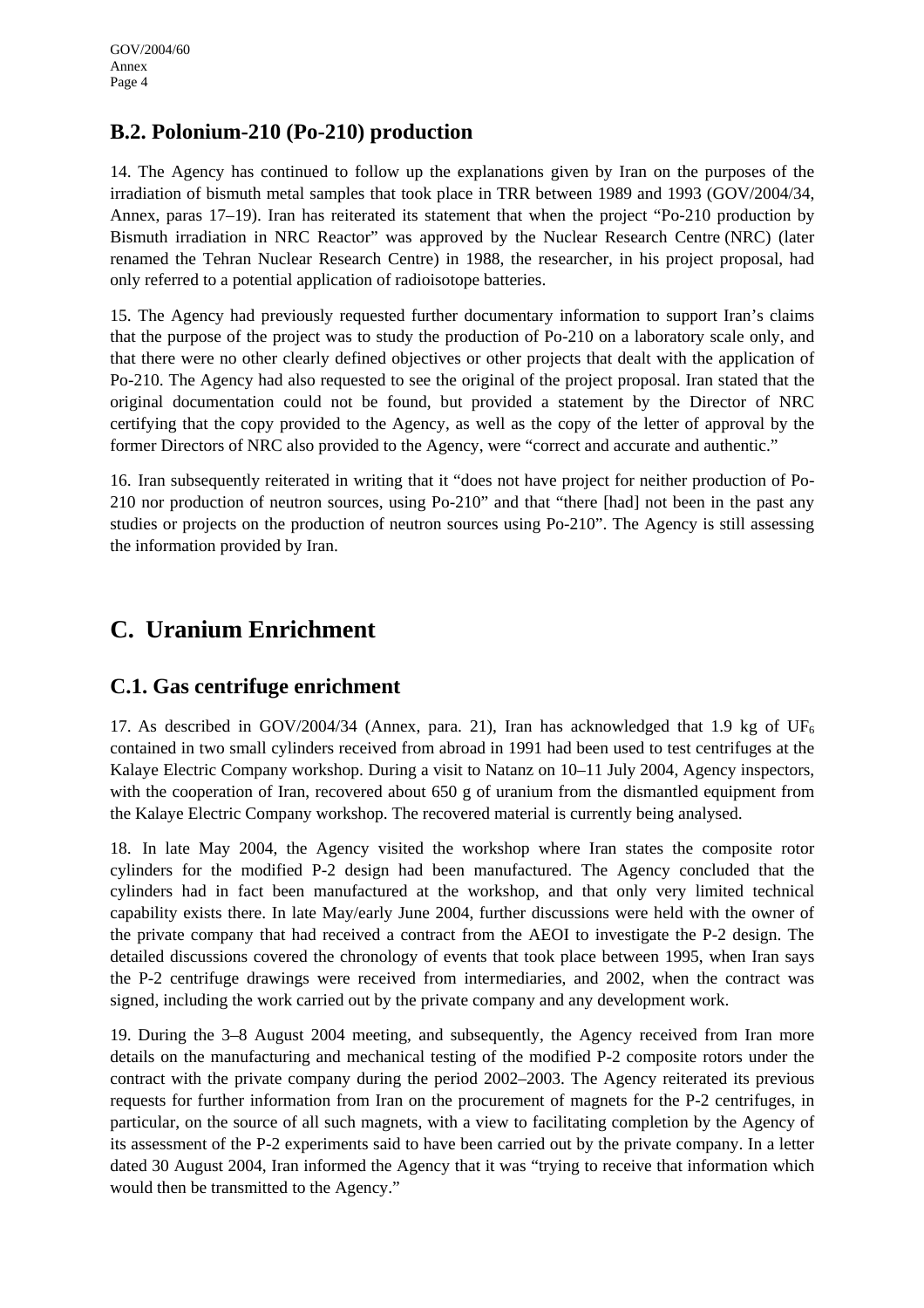20. On 8 August 2004, the Agency received a written communication from Iran outlining in more detail key dates of the P-2 related work. More detail was also provided about the enquiries made by the contractor concerning potential procurements from abroad.

21. The reasons given by Iran for the apparent gap between 1995 and 2002 do not provide sufficient assurance that there were no related activities carried out during that period, given that Iran had acquired a full set of drawings in 1995, and given that the owner of the private company was able to make the modifications necessary for the composite cylinders within a short period after early 2002 when, according to Iran, he had seen the drawings for the first time. The Agency is attempting to verify this information, inter alia, through the network of suppliers.

### **C.1.1. Origin of contamination**

22. As described in GOV/2004/34 (Annex, paras 25–31), environmental samples taken by the Agency at Natanz and at the Kalaye Electric Company workshop (and, more recently, Pars Trash) revealed particles of natural uranium, LEU and HEU that called into question the completeness of Iran's declarations about its centrifuge enrichment activities. The following unanswered questions remained to be resolved:

- Analysis of samples taken from domestically manufactured centrifuge components showed predominantly LEU contamination, while analysis of samples from imported components showed both LEU and HEU contamination. It is still not clear why the components would have different types of contamination if, as Iran states, the presence of uranium on domestically manufactured components is due solely to contamination originating from imported components.
- The types of uranium contamination found at the Kalaye Electric Company workshop and at Farayand Technique differ from those at PFEP at Natanz, even though Iran has stated that the source of contamination in both cases is the imported P-1 centrifuge components.
- Environmental samples showing the presence of uranium particles enriched to 36% U-235 were found mainly in one room in the Kalaye Electric Company workshop and on the balancing machines which had been relocated from the Kalaye Electric Company workshop to Farayand Technique, both of which locations seemed to be contaminated by more than trace quantities of that material. Samples were also taken at the centrifuge assembly workshop at Natanz where Iran stated that the balancing machines had been located between February and November 2003.

23. Another distinct particle cluster of about 54% U-235, with U-236 contamination, was identified in samples taken from the surfaces of imported centrifuge components, which tends to support Iran's assertion that the source of that contamination had been imported components. However, further assessment is required to understand why 54% particles were also found in a sample collected from the chemical traps of the PFEP, which had not yet commenced operation at the time the sample was taken.

24. Since the issuance of the last report to the Board, the Agency and the State from which most of the imported P-1 centrifuges originated have, in a cooperative effort, continued to share their respective analytical results. The results provided by the State indicate that not all HEU found in the samples taken in Iran may have originated in that State. However, additional work, including swipe sampling by the Agency of equipment at appropriate locations, is required by the Agency to help it confirm the origin of the contamination from that equipment and to verify this new information. The Agency has also been in contact with a third State with a view to facilitating the resolution of the contamination questions.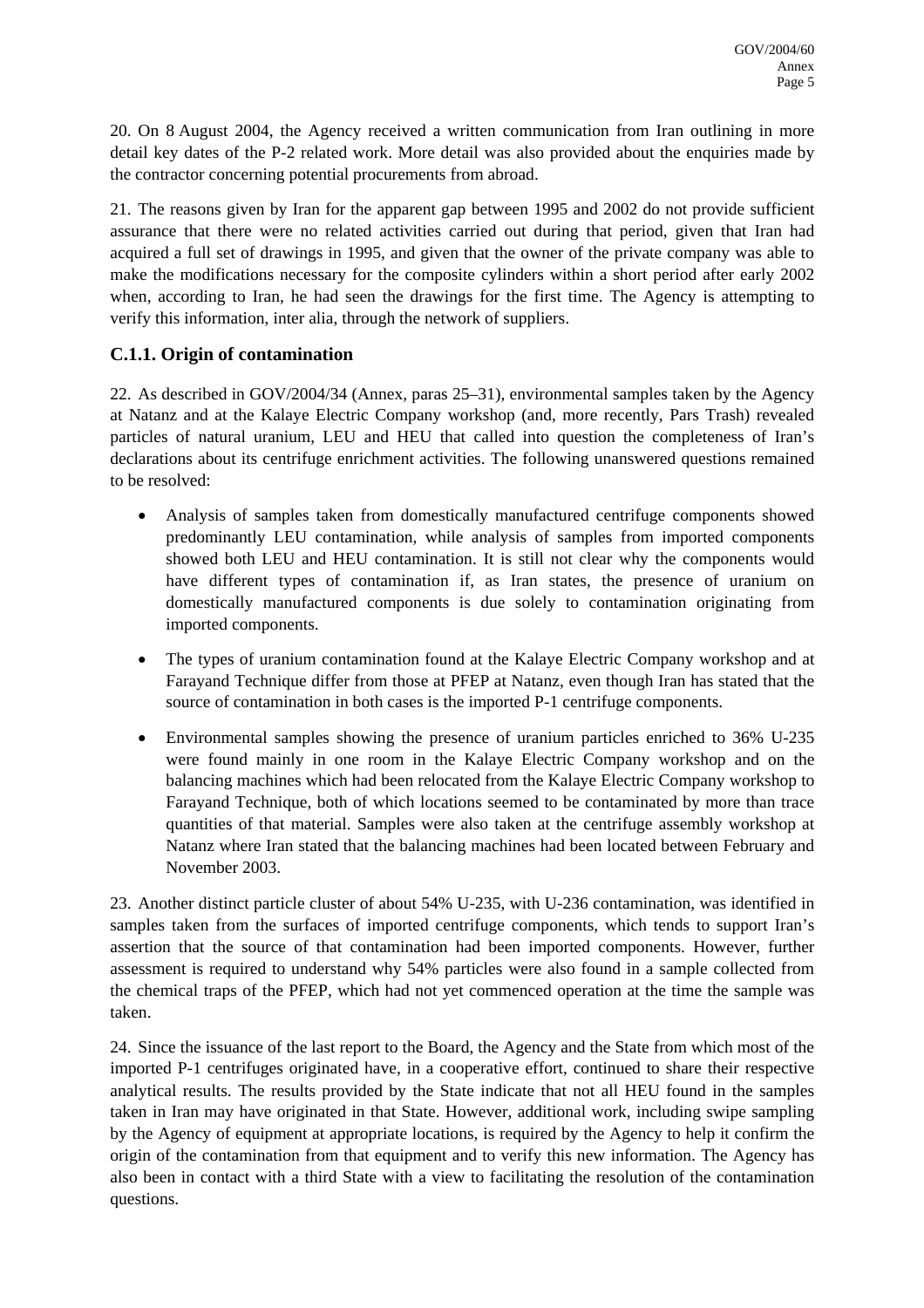25. In April 2004, the Agency was able to visit two locations in Tehran which Iran declared as also having been involved in the centrifuge R&D programme and where mechanical testing of centrifuge rotors was said to have been carried out. In the course of these visits, environmental samples were taken which also indicated the presence of HEU particles in the tested rotors for the P-1 centrifuge programme. Iran states that the R&D involved the use of imported P-1 centrifuge components and that they were likely to have been the source of the contamination. This matter was discussed again with the Iranian authorities in August 2004, and additional samples were taken from those components.

26. Iran maintains its assertion that it has not enriched uranium to more than 1.2% U-235 using centrifuge technology, and that it has not had and does not have any HEU.

27. The Agency's analysis to date has shown that most of the HEU contamination found at the Kalaye Electric Company workshop and Natanz correlates reasonably with the HEU contamination found on imported components. Given this analysis, other correlations and model enrichment calculations based on the enrichment process in a possible country of origin, it appears plausible that the HEU contamination found at the Kalaye Electric Company workshop and Natanz may not have resulted from enrichment of uranium by Iran at those locations. Other explanations for this and the LEU contamination continue to be investigated by the Agency.

28. With regard to the outstanding question relating to  $UF_6$  contamination in the room under the roof of the Tehran Research Reactor (TRR) building (see GOV/2004/34, para. 30; Annex, paras 21–23; GOV/2003/63, paras 17–19), Iran originally attributed the contamination to the leakage of small bottles of  $UF<sub>6</sub>$  that had been imported in 1991. Subsequently, however, Iran acknowledged that this was not the case, as that material had been used for P-1 centrifuge tests at the Kalaye Electric Company workshop. In a letter dated 4 February 2004, Iran stated that "for a period of time 2S bottles of UF<sub>6</sub> [imported in 1991] as well as UF<sub>6</sub> bottles from conversion R&D programme had been stored in this storage. It is most probable that the particles, which have been found in the samples [taken by the Agency], could be the result of leakage of  $UF_6$  bottles from R&D conversion, which have been kept in this storage from 1997 to 1998." It was understood from Iran's communication that the "conversion R&D programme" to which Iran refers in its letter of 4 February 2004 is the conversion between 1991 and 1993 of UF<sub>4</sub> which had been imported in 1991 to UF<sub>6</sub>, as referred to in GOV/2003/75 (Annex 1, Table 1 and para. 23).

29. On 19 July 2004, the Agency received a letter from Iran dated 15 July 2004, in which Iran reiterated the statement it made in its 4 February 2004 letter that the source of contamination of the room under the roof of the Tehran Research Reactor building had been "UF<sub>6</sub> which [had] been produced through R&D conversion", but confirmed the Agency's understanding about the source of the material which had been used as feed for that conversion process. During the Agency's August 2004 visit, the team re-visited the room. Based on all information presently available to the Agency, its current assessment remains as stated in para. 23 of the Annex to GOV/2003/34 that the Agency continues to regard as not technically plausible Iran's explanation that the contamination was due to a leaking bottle.

## **C.2. Laser enrichment**

30. As reported earlier (GOV/2003/75, Annex 1, para. 59), Iran in its letter dated 21 October 2003 acknowledged that, starting in the 1970s, it had had contracts related to laser enrichment using both atomic vapour laser isotope separation (AVLIS) and molecular laser isotope separation (MLIS) techniques with foreign entities from four countries:

1975 — a contract for the establishment of a laboratory to study the spectroscopic behaviour of uranium metal; this project had been abandoned in the 1980s as the laboratory had not functioned properly.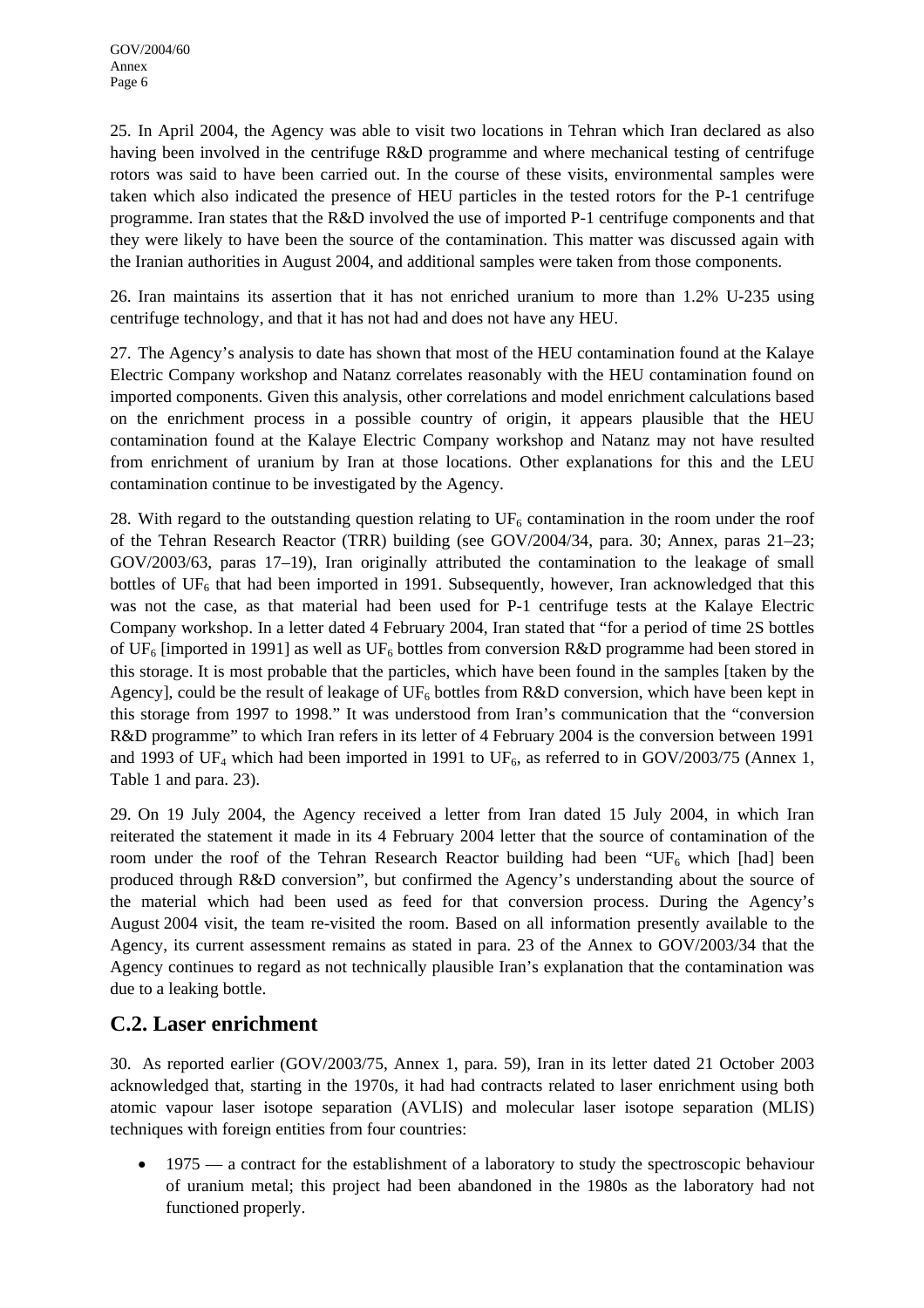- Late  $1970s a$  contract with a second supplier to study MLIS, under which four carbon monoxide (CO) lasers and vacuum chambers were delivered, but the project had ultimately been terminated due to the political situation before major development work had begun.
- 1991 a contract with a third supplier for the establishment of a "Laser Spectroscopy" Laboratory " (LSL) and a "Comprehensive Separation Laboratory" (CSL), where uranium enrichment would be carried out on a milligram scale based on the AVLIS process. The contract also provided for the supply of 50 kg natural uranium metal.
- 1998 a contract with a fourth supplier to obtain information related to laser enrichment, and the supply of relevant equipment. However, due to the inability of the supplier to secure export licences, only some of the equipment was delivered (to Lashkar Ab'ad).

31. In August 2004 Iran provided additional documentary evidence to support the descriptions previously provided by it with respect to its laser programme. Further discussions were held with Iranian authorities between 3 and 8 August 2004 during the meetings in Tehran.

32. With regard to the first two contracts, Iran has stated that the laser spectroscopy laboratory and the MLIS laboratory were never fully operational. These statements are supported by the information obtained by the Agency thus far from the suppliers, from the inspection of the declared equipment, from interviews with the scientists involved and from the results of environmental sampling analysis.

33. With regard to the third contract, Agency experts have reviewed a number of documents provided by Iran in May and August 2004 on the operation of the LSL and CSL prior to their dismantlement in 2000. Discussions have also been held with Iranian officials on this matter, and environmental samples taken and the results assessed. The Agency's review indicates that the equipment at the CSL operated fairly well until 1994, when foreign scientists completed their work. According to Iran, "the enrichment separation envisaged in the contract [for the CSL], and in some experiments higher enrichment were achieved in mgr" (the contract provided for "getting one milligram Uranium enriched with 3% concentration of U235 in no longer than eight hours"). As confirmed in an analysis, provided to the Agency, that had been carried out by the foreign laboratory involved in the project, the highest average enrichment achieved was 8%, but with a peak enrichment of 13%.

34. As described earlier, Iran had received 50 kg uranium metal as part of the third contract. According to the information provided to the Agency, a total of 8 kg uranium metal was used in LSL and CSL experiments. However, according to Iran, 500 g of it was evaporated in the experiments, in the course of which milligram quantities of uranium were collected. If, as declared by Iran, the evaporated uranium and collectors had been discarded with wastes, mainly at the Qom disposal site (which the Agency has visited twice), recovery of the small quantities of nuclear material involved would not be feasible and therefore accurate nuclear material accountancy is not possible.

35. According to Iran, the LSL and CSL laboratory experiments carried out between 1994 and 2000 were unsuccessful due to continuous technical problems encountered with copper vapour lasers (CVLs), electron beam guns or dye lasers. Examination by the Agency of the laboratory notebook and other supporting documents provided by Iran confirms Iran's statement that isotope separation was not successful during that period.

36. The fourth contract was for the supply of AVLIS equipment to Lashkar Ab'ad. Iran stated that, due to the inability of the supplier to secure export licences for some of the equipment (in particular, the CVLs and dye lasers, some collector parts, the electron beam gun and the power sources), only some of the equipment (including a large process vessel with supporting diffusion pumps and some diagnostics instruments), along with some training and documentation, was provided under the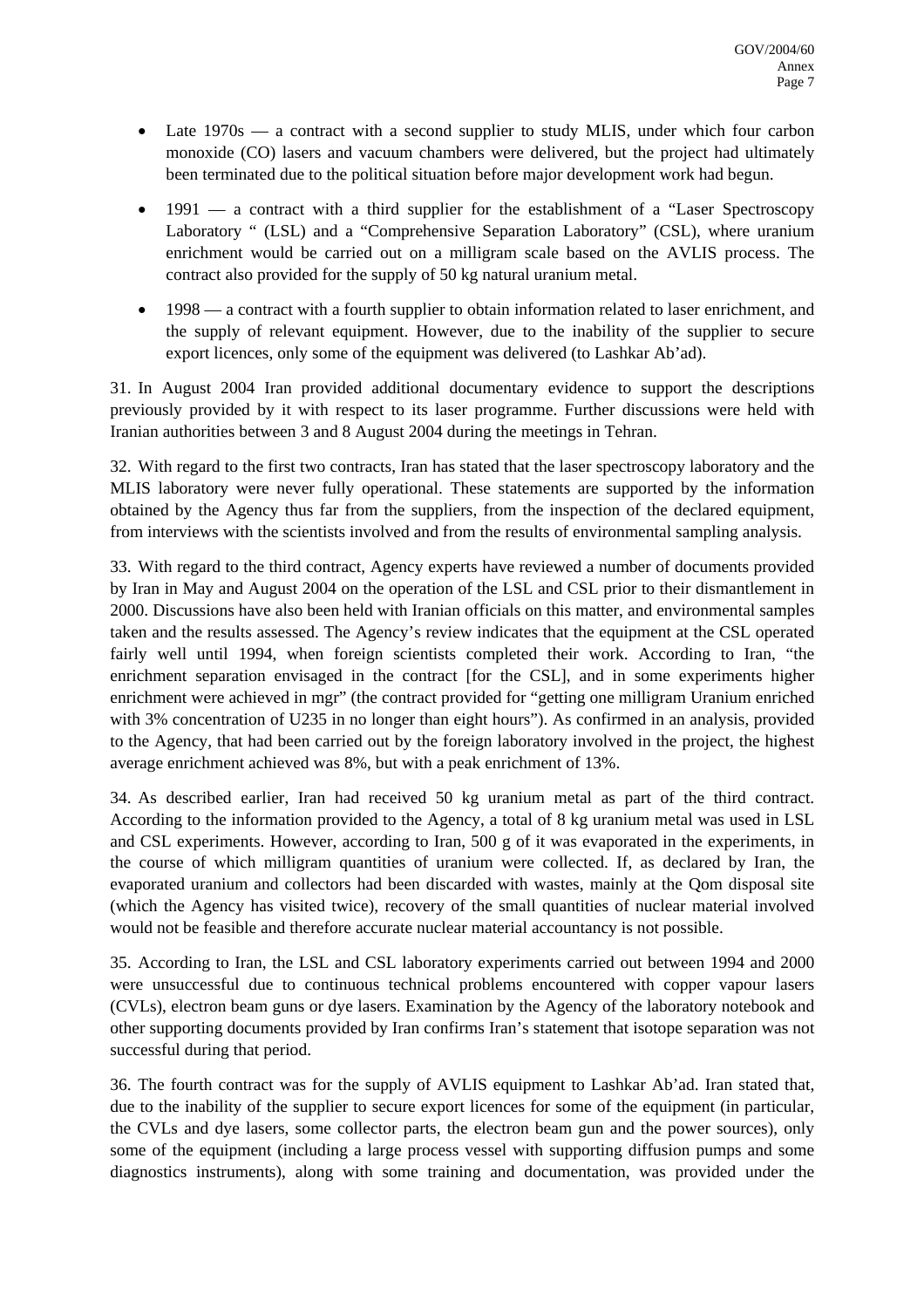contract. Iran has stated that it made attempts to procure the missing equipment, such as additional CVLs and electron beam guns, with limited success.

37. According to Iranian officials, as a consequence of these difficulties, Iran took advantage of the existing CVLs and dye lasers from CSL, and installed them in the pilot scale vessel in Lashkar Ab'ad where, in late 2002, a total of four runs with uranium feed using a total of about 500 g uranium metal were carried out. As evidence to support this statement, Iran has presented laboratory notebooks of one of the scientists involved in these activities. As described earlier, the Agency has taken environmental samples, and metal parts were taken from the chamber, with a view to determining whether enrichment levels higher than the 0.8% U-235 declared by Iran were achieved. The results of the Agency's analysis indicate enrichment levels  $(0.99\% + 0.24\% \text{ U}-235)$  consistent with those declared by Iran.

38. While the contract for the AVLIS facility at Lashkar Ab'ad was specifically written for the delivery of a system that could demonstrably achieve enrichment levels of 3.5% to 7%, it is the opinion of Agency experts that the system at Lashkar Ab'ad, as designed and reflected in the contract, would have been capable of HEU production had the entire package of equipment been delivered. In that connection, the experts point to the Lashkar Ab'ad AVLIS vacuum vessel, which incorporated a number of features specific to HEU separation work, including:

- an ion trap for the extraction of ion impurities for increased HEU yield; and
- a collector assembly designed for the relatively low throughput of HEU.

39. In response to the Agency's questions in connection with this assessment, Iran referred to the contract and the design parameters contained therein, which provide that the design was guaranteed by the supplier to "have actual production of at least 5 kg of a product within the first year after installation. The product will be 3.5% up to 7% enriched." Iran also provided information demonstrating the very limited capabilities of this particular equipment delivered to Iran under this contract to produce HEU (i.e. only in gram quantities). Iranian AVLIS researchers maintain that they were not aware of the significance of these features when they negotiated and contracted the supply and delivery of the Lashkar Ab'ad AVLIS facility.

# **D. Heavy Water Reactor Programme**

## **D.1. Heavy Water Reactor IR-40**

40. As referred to in the report of the Director General to the March 2004 Board meeting (GOV/2004/11, para. 56), Iran has provided preliminary design information on the IR-40, which is to be constructed at Arak. Iran has also provided information on the IR-40 pursuant to Articles 2.a.i. and 2.b.i. of its Additional Protocol. Iran's declarations concerning R&D activities related to the design of the heavy water reactor were further discussed in the meetings in Tehran which took place in July and August 2004, following upon which, Iran provided additional information. That information is being reviewed by the Agency.

## **D.2. Hot Cells**

41. In response to questioning by the Agency about past efforts by Iran to procure hot cell windows and manipulators, and the specifications associated with those items, Iran informed the Agency that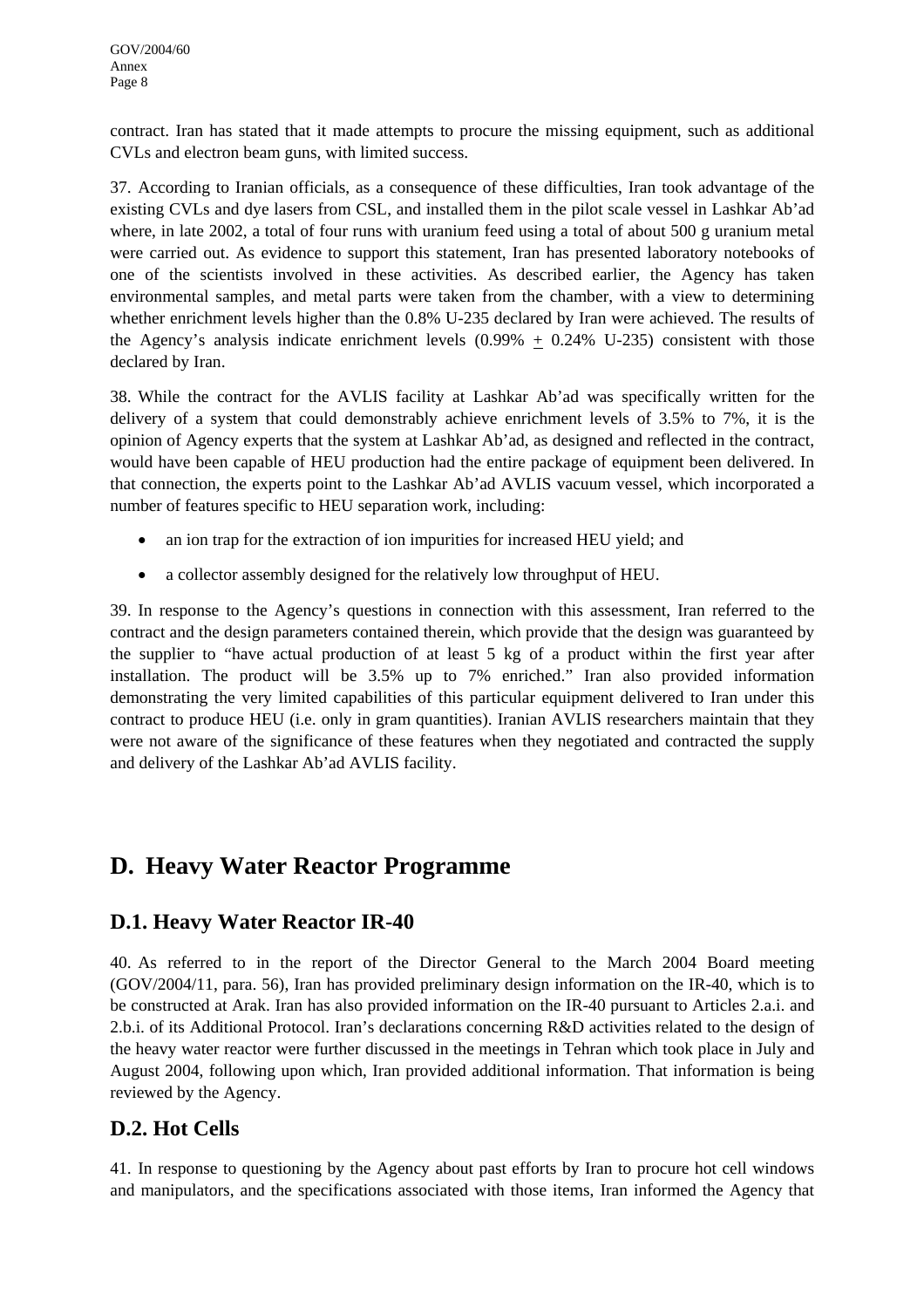there had been a project for the construction of hot cells for the production of "long lived radioisotopes" but that it had been abandoned due to procurement difficulties. In August 2004, Iran presented to the Agency detailed drawings that Iran had received from a foreign company in 1977 for hot cells which were to have been constructed at Esfahan. Iran stated that it had not yet made more detailed plans for hot cells for the IR-40 complex at Arak, but that it had used information from those drawings as the basis for specifications in its efforts to procure manipulators for hot cells intended for the production of cobalt and iridium isotopes. In a letter dated 19 August 2004 Iran reiterated its previous statement that the hot cell project at Arak consisted of nine hot cells — four for the "production of radioisotopes", two for the production of cobalt and iridium<sup>[5](#page-20-0)</sup>, and three for "waste management processing" — and would require ten back-up manipulators. The Agency is continuing to assess the information provided by Iran.

# **E. Implementation of the Additional Protocol**

## **E.1. Declarations**

42. Iran has continued to act as if its Additional Protocol is in force. Following receipt of the initial declarations submitted by Iran on 21 May 2004 under the Additional Protocol, the Agency began its review of the declarations and, on 2 July 2004, provided comments to Iran on those declarations. During the early July 2004 visit of inspectors to Iran, the Agency reviewed its comments with Iran. During the Agency's August 2004 visit to Iran, additional comments were provided by the Agency to Iran and a number of revisions requested, which Iran agreed to provide by mid-August 2004. Clarifications were also sought by Iran on the interpretation of some of the provisions of the Additional Protocol. The Agency and Iran intend to revisit some of the issues raised by Iran in the near future.

### **E.2. Complementary Access**

43. Since the June 2004 Board meeting, the Agency has carried out complementary access in Iran on six occasions at five locations: twice at ENTC, and once each at TNRC, Lashkar Ab'ad, Karaj and the Bandar Abbas uranium mine and production plant at Gchine.

## **F. Transparency Visits and Discussions**

44. During the June 2004 meeting of the Board of Governors, the Director General asked Iran to provide the Agency, in the interest of transparency, access to the Lavisan-Shian site. The request was prompted by a reference made during that meeting to the Lavisan-Shian site in connection with alleged nuclear related activities (including the use of whole body counters) carried out at that site and the possibility of a concealment effort by Iran to hide these activities through the removal of all of the buildings from the site after November 2003.

\_\_\_\_\_\_\_\_\_\_\_\_\_\_\_\_\_\_\_\_\_\_\_\_\_\_\_\_\_\_\_\_\_\_\_\_\_\_\_\_\_\_\_\_\_\_\_\_\_\_\_\_\_\_\_\_\_\_\_\_\_\_\_\_\_\_\_\_\_\_\_\_\_\_\_\_\_\_\_\_\_\_

<span id="page-20-0"></span> $<sup>5</sup>$  Cobalt-60 and iridium-192 have half-lives of 5.2 years and 74 days, respectively.</sup>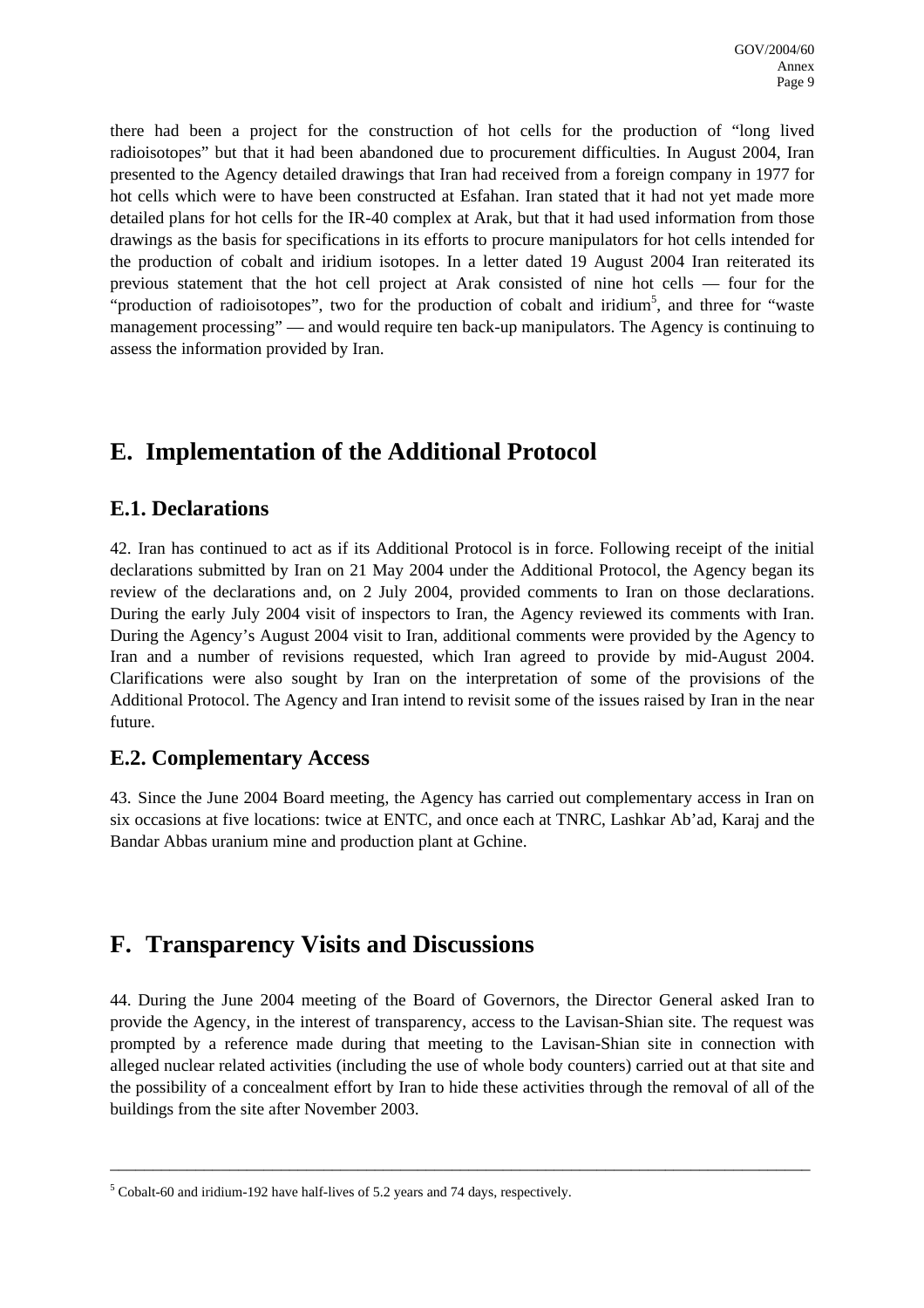45. On 28 June 2004, the Agency visited the Lavisan-Shian site, where it took environmental samples. Iran gave the Agency a description and chronology of activities carried out at the Lavisan-Shian site. As described by Iran in a follow up letter to the Agency dated 8 August 2004, a Physics Research Centre had been established at that site in 1989, the purpose of which had been "preparedness to combat and neutralization of casualties due to nuclear attacks and accidents (nuclear defence) and also support and provide scientific advice and services to the Ministry of Defence." Iran provided a list of the eleven activities conducted at the Physics Research Centre, but, referring to security concerns, declined to provide a list of the equipment used at the centre. In a letter to the Agency dated 19 August 2004, Iran stated further that "no nuclear material declarable in accordance with the Agency's safeguard[s] was present" and reiterated its earlier statement that "no nuclear material and nuclear activities related to fuel cycle were carried out at Lavisan-Shian."

46. During its discussions with the Agency in June 2004, Iran confirmed its acquisition from a foreign entity of two whole body counters and their installation in two trailers. Iran further confirmed that one of these whole body counters, together with its trailer, had previously been located at the Lavisan-Shian site. Between 28 and 30 June 2004, Iran provided the Agency access to two whole body counters, and to a trailer said to have contained one of the whole body counters while it was located at Lavisan-Shian. The Agency collected environmental swipe samples from the whole body counters and the trailer.

47. According to Iran, the site had been razed in response to a decision ordering the return of the site to the Municipality of Tehran in connection with a dispute between the Municipality and the Ministry of Defence. Iran recently provided documentation in support of this explanation, which is currently being assessed.

48. The environmental swipe samples from the whole body counters and the trailer, along with the vegetation, soil and swipe samples collected from the Lavisan-Shian site, are currently being analysed, and the documents provided by Iran in support of these explanations are being assessed.

49. In accordance with Agency practice in connection with its evaluation of other States' nuclear programmes, the Agency has discussed with the Iranian authorities open source information relating to dual use equipment and materials which have applications in the conventional military area and in the civilian sphere as well as in the nuclear military area.

# **G. Suspension of Enrichment Related and Reprocessing Activities**

## **G.1. Scope of suspension**

50. As described in the previous Board report (GOV/2004/34, Annex, para. 51), Iran informed the Agency on 29 December 2003 that:

- it would suspend the operation and/or testing of any centrifuges, either with or without nuclear material, at PFEP at Natanz;
- it would suspend further introduction of nuclear material into any centrifuges;
- it would suspend installation of new centrifuges at PFEP and installation of centrifuges at the Fuel Enrichment Plant (FEP) at Natanz; and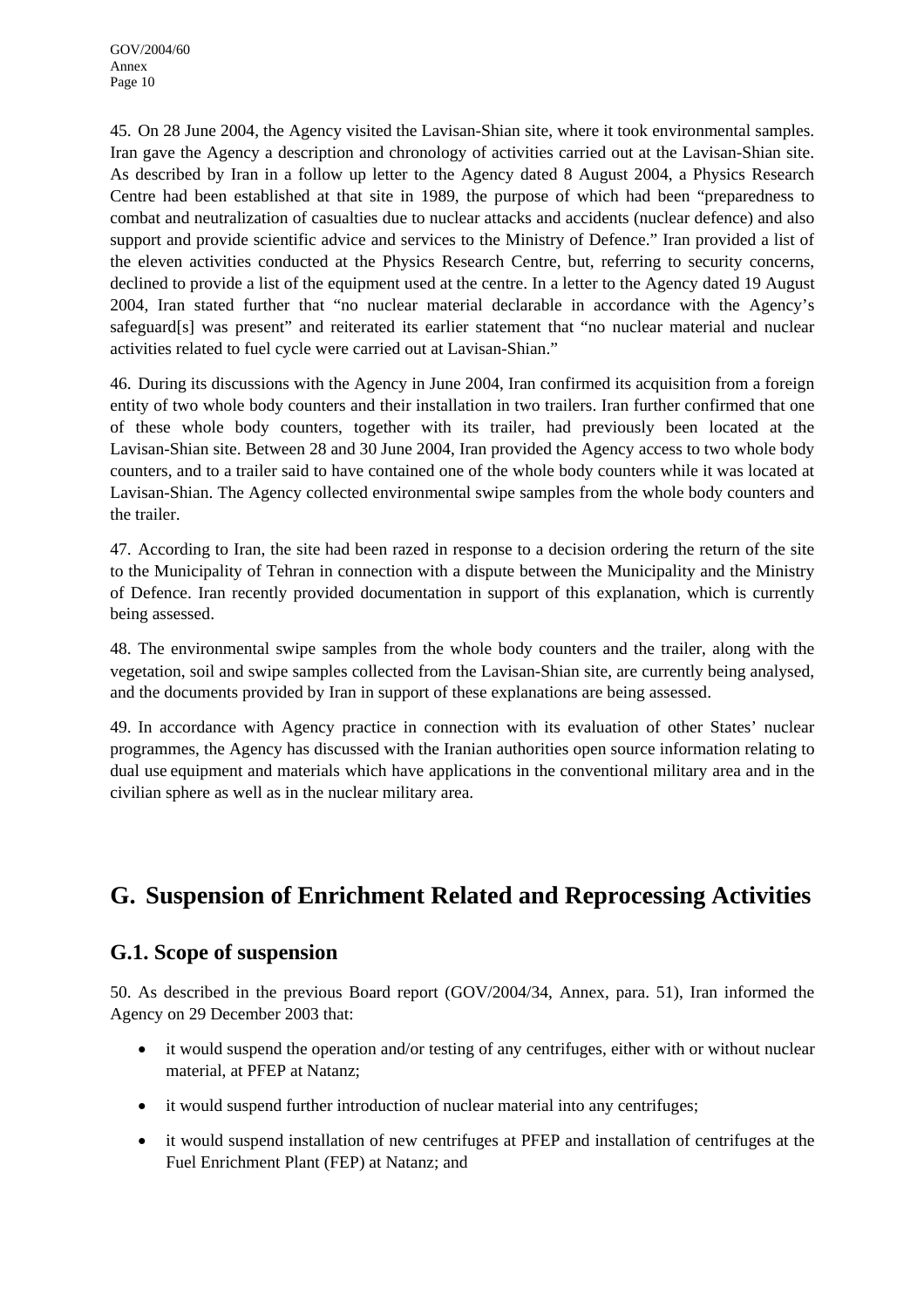• it would withdraw nuclear material from any centrifuge enrichment facility if and to the extent practicable.

51. Iran stated further that it did not currently have any type of gas centrifuge enrichment facility at any location in Iran other than the facility at Natanz that it was now constructing, nor did it have plans to construct, during the suspension period, new facilities capable of isotopic separation; it had dismantled its laser enrichment projects and removed all related equipment; and it was not constructing nor operating any plutonium separation facility.

52. Iran also stated on 29 December 2003 that, during the period of suspension, Iran did not intend to make new contracts for the manufacture of centrifuge machines and their components; the Agency could fully supervise storage of all centrifuge machines assembled during the suspension period; Iran did not intend to import centrifuge machines or their components, or feed material for enrichment processes, during the suspension period; and "[t]here is no production of feed material for enrichment processes in Iran."

53. On 24 February 2004, Iran informed the Agency that instructions would be issued by the first week of March to implement the further decisions voluntarily taken by Iran to: (i) suspend the assembly and testing of centrifuges, and (ii) suspend the domestic manufacture of centrifuge components, including those related to the existing contracts, to the furthest extent possible. Iran also informed the Agency that any components that were manufactured under existing contracts that could not be suspended would be stored and placed under Agency seal. Iran invited the Agency to verify these measures. Iran also confirmed that the suspension of enrichment activities applied to all facilities in Iran.

54. On 15 March 2004, Iran notified the Agency that the Agency's verification of the suspension of centrifuge component production could begin as of 10 April 2004. However, due to disputes between the AEOI and some of its private contractors, three private companies would continue with centrifuge component production.

55. Iran stated in a letter dated 18 May 2004, received by the Agency on 21 May 2004, that "Iran has not, at any time, made any undertaking not to produce feed material for the enrichment process. The decision taken for voluntary and temporary suspension is based on clearly defined scope which does not include suspension of production of  $UF_6$ ."

56. On 23 June 2004, the Director General received a letter from Iran informing him that Iran "plan[ned] to suspend implementation of the expanded voluntary measures conveyed in [its] Note dated 24 February 2004" and that Iran "thus, intend[ed] to resume, under IAEA supervision, manufacturing of centrifuge components and assembly and testing of centrifuges as of 29 June 2004." In the letter, Iran requested the Agency "to take steps that may be necessary to enable resumption of such operations as of 29 June." On 25 June 2004, the Director General wrote to Iran, referring to its letter of 23 June 2004, and expressed the hope that Iran would "continue to build international confidence through implementing its voluntary decisions to suspend all enrichment related and reprocessing activities" and informing Iran that the Agency would be in contact to clarify the practical implications of the decision of the Iranian authorities. Both letters were circulated to the Members of the Board of Governors for their information under cover of a Note dated 25 June 2004.

57. On 29 June 2004, the Agency received a letter forwarding a list of seals which, as foreseen in its letter of 23 June 2004, would be removed from material, components and equipment related to centrifuge component manufacturing and assembling. In a letter dated 29 June 2004, the Agency acknowledged receipt of Iran's letter and agreed to the removal of the seals by the operator in the absence of Agency inspectors.